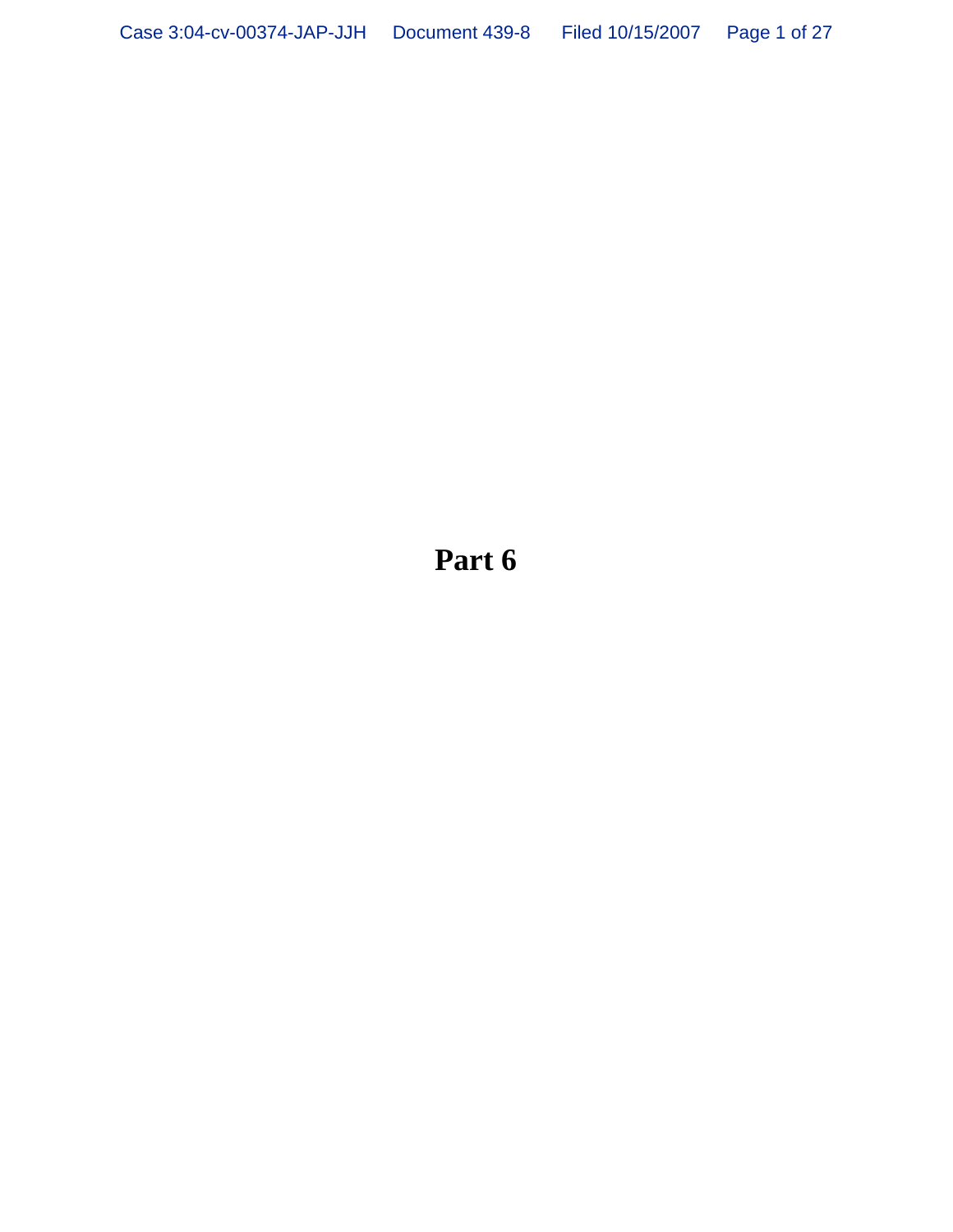$\Box$ 

|               | Page 331                                        |
|---------------|-------------------------------------------------|
| $13:21:40$ 1  | RODNEY SIDLE                                    |
| $13:21:42$ 2  | group guidelines concerning the booking of      |
| $13:21:43$ 3  | proved reserves?                                |
| $13:21:59$ 4  | Α.<br>I don't recall for the period in          |
| $13:22:01$ 5  | which I was actually on the committee whether   |
| $13:22:06$ 6  | that occurred. The committee reorganized in     |
| $13:22:15$ 7  | 2004 such that I was an invitee to the          |
| 13:22:16 8    | committee, but I was not a member of the        |
| 13:22:229     | committee. And during that period, when I was   |
| $13:22:26$ 10 | an invitee, I do recall that discussions about  |
| $13:22:31$ 11 | changes to the guideline document were made.    |
| $13:22:34$ 12 | Q.<br>Those discussions, did they occur         |
| $13:22:35$ 13 | subsequent to Project Rockford?                 |
| 13:22:39.14   | Α.<br>Yes, they did.                            |
| $13:22:46$ 15 | Q.<br>Did the reserves committee, while         |
| $13:22:49$ 16 | you were a member, interact directly with the   |
| $13:22:51$ 17 | OUs within the group?                           |
| $13:23:07$ 18 | Yes. Yes, they did.<br>А.                       |
| $13:23:14$ 19 | Q.<br>Just so I can get a sense of it.          |
| 13:23:1720    | Was it the OUs that came to the committee with  |
| 13:23:23 21   | specific questions concerning whether to book   |
| $13:23:25$ 22 | proved reserves?                                |
| 13:23:2623    | MR. SMITH: Objection to form.                   |
| 13:23:3124    | Α.<br>I'm not certain I can say they came       |
| 25            | directly to the committee. There was a chain of |
|               |                                                 |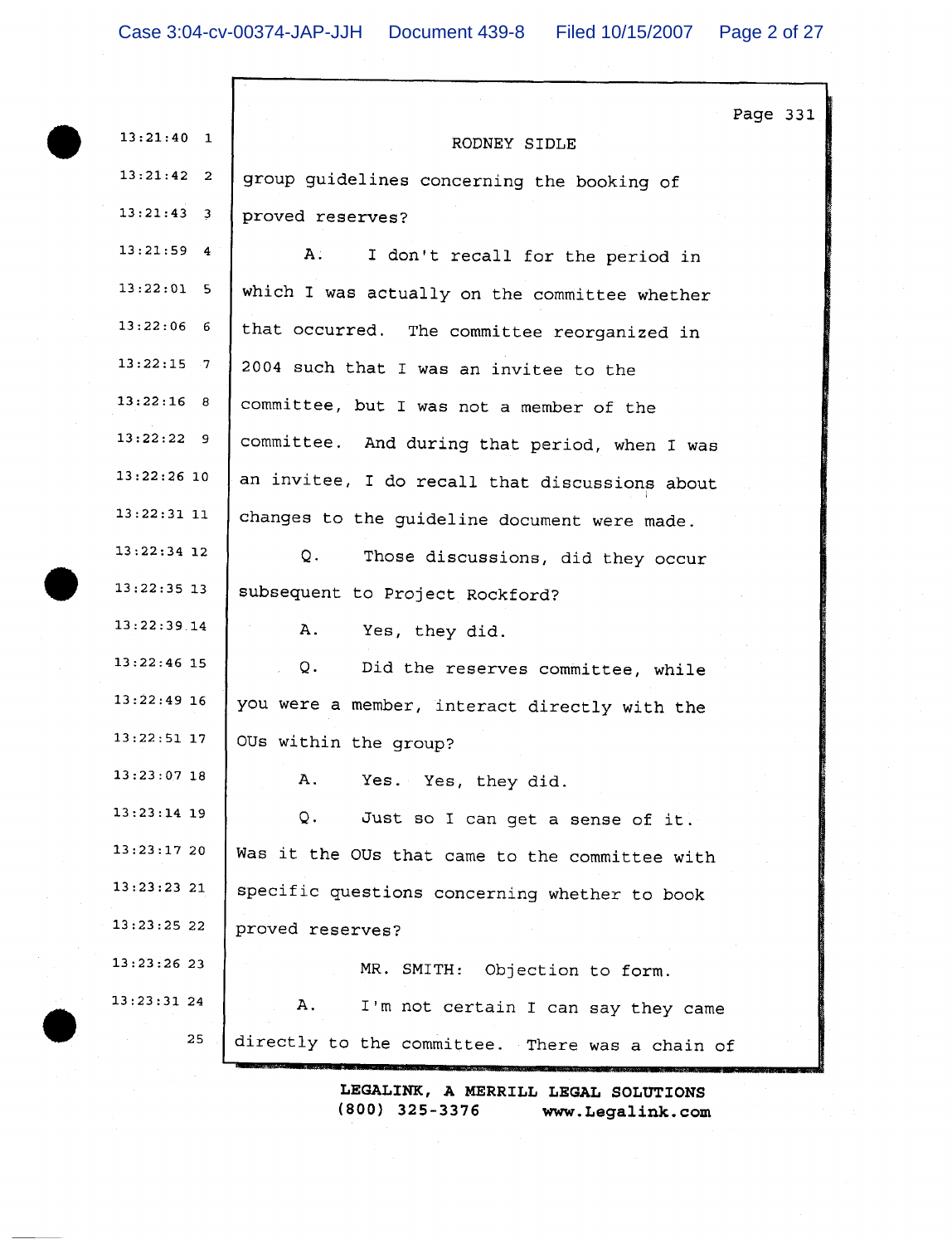$\hat{\phantom{a}}$ 

 $\overline{a}$ 

| $13:23:34$ 1  | Page 33<br>RODNEY SIDLE                          |
|---------------|--------------------------------------------------|
| $13:23:37$ 2  | communication within the line organization of    |
| $13:23:41$ 3  | Shell E&P that ultimately got questions raised   |
| $13:23:44$ 4  | to higher levels, and when it got to a level     |
| $13:23:48$ 5  | that caused the committee to need to be engaged, |
| $13:23:50$ 6  | they were. Now, whether that came directly to    |
| $13:23:53$ 7  | the committee or up through the coordinator,     |
| 13:23:56 8    | John Pay, or other means, I just don't know.     |
| $13:24:17$ 9  | $Q$ .<br>Thank you.                              |
| 10            |                                                  |
| 11            | (Sidle Exhibit 16, document, four                |
| $13:24:18$ 12 | pages, was marked for identification.)           |
| $13:24:18$ 13 |                                                  |
| $13:24:18$ 14 | BY MR. MacFALL:                                  |
| $13:24:20$ 15 | Q.<br>Mr. Sidle, you've just been handed a       |
| $13:24:23$ 16 | document that's been marked for identification   |
| $13:24:25$ 17 | as Sidle Exhibit 16. I would ask you to take a   |
| 13:24:27 18   | look at that document, sir.                      |
| 13:24:28 19   | I would note for the record that                 |
| $13:24:31$ 20 | there is no indication of the author or          |
| 13:24:3421    | recipient, as far as I can tell, on the          |
| $13:24:34$ 22 | document, but I would ask, after you've had an   |
| $13:24:36$ 23 | opportunity to review it, if you can tell me if  |
| 13:24:52 24   | you've ever seen it before.                      |
| 25            | (Witness reviewing document.)                    |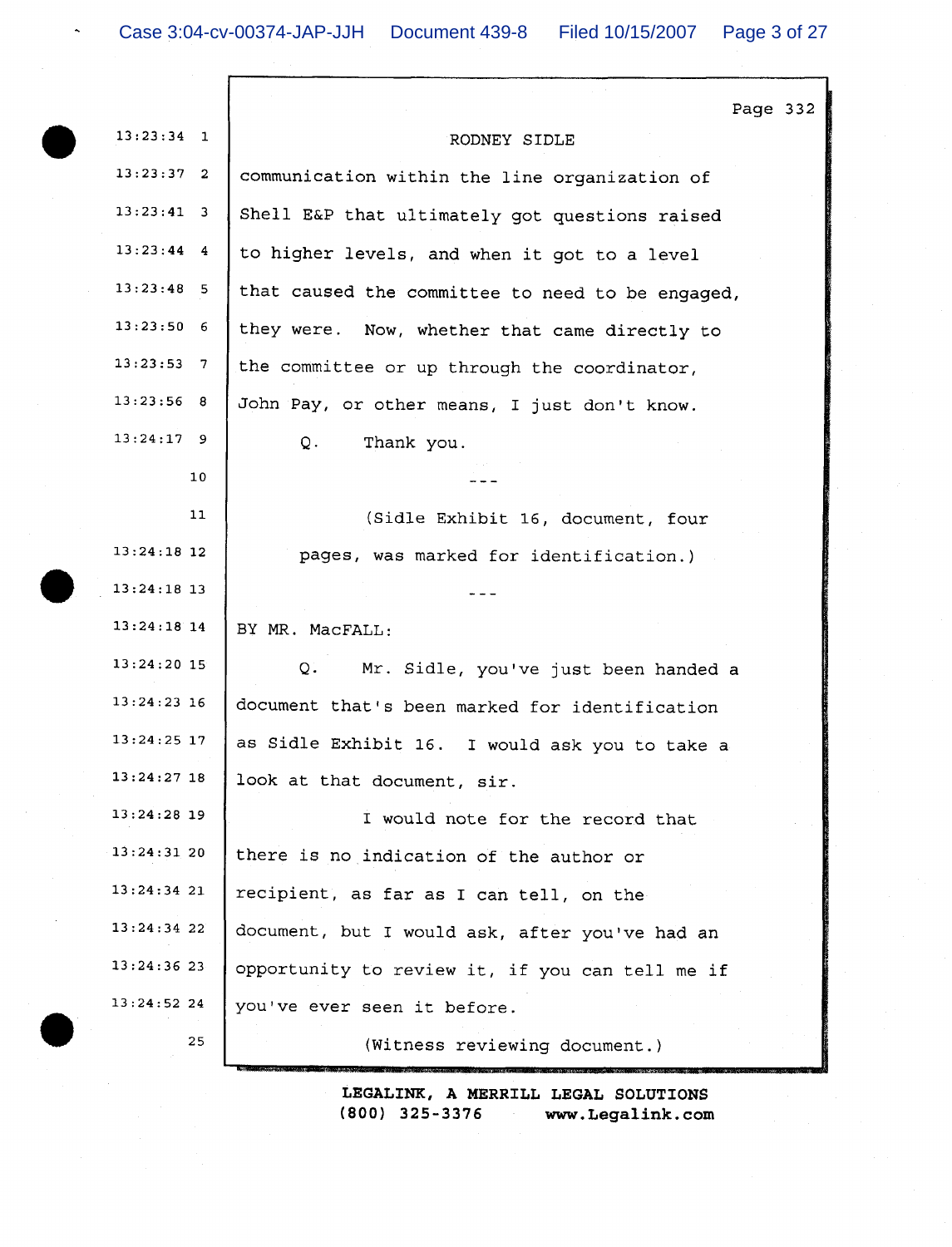Г

| Page 333<br>$13:25:43$ 1<br>RODNEY SIDLE<br>$13:25:45$ 2<br>MR. SMITH: While he's reviewing the<br>$13:25:46$ 3<br>document, I would just note for the record<br>$13:25:50$ 4<br>that the document has no Bates number, or<br>$13:25:54$ 5<br>anything on it to indicate what its origin<br>13:25:576<br>is. Not even one of those numbers that you<br>$13:26:03$ 7<br>see attached to e-mails sometimes.<br>$13:26:09$ 8<br>MR. MacFALL: You are correct. I am<br>$13:26:11$ 9<br>fairly confident that the document was<br>$13:26:13$ 10<br>reproduced from your production. We can<br>$13:26:14$ 11<br>substitute a document with a proper<br>$13:26:18$ 12<br>identifier number, if we can locate one.<br>$13:26:19$ 13<br>If Mr. Sidle does not recall the<br>$13:26:21$ 14<br>document in any event, then it may be a<br>$13:26:24$ 15<br>moot point, and we'll just move along.<br>$13:26:26$ 16<br>MR. SMITH: I just wanted the record<br>$13:26:26$ 17<br>to reflect it.<br>$13:26:28$ 18<br>A. Yeah, I've never seen this before<br>$13:26:30$ 19<br>That's fine. You can put that side,<br>Q.<br>13:26:4020<br>then.<br>13:26:42 21<br>Let me ask, separate and apart from<br>13:26:4522<br>the document itself, to the extent that there<br>$13:26:47$ 23<br>are certain entities identified in the document,<br>13:26:49 24<br>let me just ask you if there are entities that<br>25<br>you're familiar with, or organizations you're |  |
|---------------------------------------------------------------------------------------------------------------------------------------------------------------------------------------------------------------------------------------------------------------------------------------------------------------------------------------------------------------------------------------------------------------------------------------------------------------------------------------------------------------------------------------------------------------------------------------------------------------------------------------------------------------------------------------------------------------------------------------------------------------------------------------------------------------------------------------------------------------------------------------------------------------------------------------------------------------------------------------------------------------------------------------------------------------------------------------------------------------------------------------------------------------------------------------------------------------------------------------------------------------------------------------------------------------------------------------------------------------------------------------------------------------------------------------------------|--|
|                                                                                                                                                                                                                                                                                                                                                                                                                                                                                                                                                                                                                                                                                                                                                                                                                                                                                                                                                                                                                                                                                                                                                                                                                                                                                                                                                                                                                                                   |  |
|                                                                                                                                                                                                                                                                                                                                                                                                                                                                                                                                                                                                                                                                                                                                                                                                                                                                                                                                                                                                                                                                                                                                                                                                                                                                                                                                                                                                                                                   |  |
|                                                                                                                                                                                                                                                                                                                                                                                                                                                                                                                                                                                                                                                                                                                                                                                                                                                                                                                                                                                                                                                                                                                                                                                                                                                                                                                                                                                                                                                   |  |
|                                                                                                                                                                                                                                                                                                                                                                                                                                                                                                                                                                                                                                                                                                                                                                                                                                                                                                                                                                                                                                                                                                                                                                                                                                                                                                                                                                                                                                                   |  |
|                                                                                                                                                                                                                                                                                                                                                                                                                                                                                                                                                                                                                                                                                                                                                                                                                                                                                                                                                                                                                                                                                                                                                                                                                                                                                                                                                                                                                                                   |  |
|                                                                                                                                                                                                                                                                                                                                                                                                                                                                                                                                                                                                                                                                                                                                                                                                                                                                                                                                                                                                                                                                                                                                                                                                                                                                                                                                                                                                                                                   |  |
|                                                                                                                                                                                                                                                                                                                                                                                                                                                                                                                                                                                                                                                                                                                                                                                                                                                                                                                                                                                                                                                                                                                                                                                                                                                                                                                                                                                                                                                   |  |
|                                                                                                                                                                                                                                                                                                                                                                                                                                                                                                                                                                                                                                                                                                                                                                                                                                                                                                                                                                                                                                                                                                                                                                                                                                                                                                                                                                                                                                                   |  |
|                                                                                                                                                                                                                                                                                                                                                                                                                                                                                                                                                                                                                                                                                                                                                                                                                                                                                                                                                                                                                                                                                                                                                                                                                                                                                                                                                                                                                                                   |  |
|                                                                                                                                                                                                                                                                                                                                                                                                                                                                                                                                                                                                                                                                                                                                                                                                                                                                                                                                                                                                                                                                                                                                                                                                                                                                                                                                                                                                                                                   |  |
|                                                                                                                                                                                                                                                                                                                                                                                                                                                                                                                                                                                                                                                                                                                                                                                                                                                                                                                                                                                                                                                                                                                                                                                                                                                                                                                                                                                                                                                   |  |
|                                                                                                                                                                                                                                                                                                                                                                                                                                                                                                                                                                                                                                                                                                                                                                                                                                                                                                                                                                                                                                                                                                                                                                                                                                                                                                                                                                                                                                                   |  |
|                                                                                                                                                                                                                                                                                                                                                                                                                                                                                                                                                                                                                                                                                                                                                                                                                                                                                                                                                                                                                                                                                                                                                                                                                                                                                                                                                                                                                                                   |  |
|                                                                                                                                                                                                                                                                                                                                                                                                                                                                                                                                                                                                                                                                                                                                                                                                                                                                                                                                                                                                                                                                                                                                                                                                                                                                                                                                                                                                                                                   |  |
|                                                                                                                                                                                                                                                                                                                                                                                                                                                                                                                                                                                                                                                                                                                                                                                                                                                                                                                                                                                                                                                                                                                                                                                                                                                                                                                                                                                                                                                   |  |
|                                                                                                                                                                                                                                                                                                                                                                                                                                                                                                                                                                                                                                                                                                                                                                                                                                                                                                                                                                                                                                                                                                                                                                                                                                                                                                                                                                                                                                                   |  |
|                                                                                                                                                                                                                                                                                                                                                                                                                                                                                                                                                                                                                                                                                                                                                                                                                                                                                                                                                                                                                                                                                                                                                                                                                                                                                                                                                                                                                                                   |  |
|                                                                                                                                                                                                                                                                                                                                                                                                                                                                                                                                                                                                                                                                                                                                                                                                                                                                                                                                                                                                                                                                                                                                                                                                                                                                                                                                                                                                                                                   |  |
|                                                                                                                                                                                                                                                                                                                                                                                                                                                                                                                                                                                                                                                                                                                                                                                                                                                                                                                                                                                                                                                                                                                                                                                                                                                                                                                                                                                                                                                   |  |
|                                                                                                                                                                                                                                                                                                                                                                                                                                                                                                                                                                                                                                                                                                                                                                                                                                                                                                                                                                                                                                                                                                                                                                                                                                                                                                                                                                                                                                                   |  |
|                                                                                                                                                                                                                                                                                                                                                                                                                                                                                                                                                                                                                                                                                                                                                                                                                                                                                                                                                                                                                                                                                                                                                                                                                                                                                                                                                                                                                                                   |  |
|                                                                                                                                                                                                                                                                                                                                                                                                                                                                                                                                                                                                                                                                                                                                                                                                                                                                                                                                                                                                                                                                                                                                                                                                                                                                                                                                                                                                                                                   |  |
|                                                                                                                                                                                                                                                                                                                                                                                                                                                                                                                                                                                                                                                                                                                                                                                                                                                                                                                                                                                                                                                                                                                                                                                                                                                                                                                                                                                                                                                   |  |
|                                                                                                                                                                                                                                                                                                                                                                                                                                                                                                                                                                                                                                                                                                                                                                                                                                                                                                                                                                                                                                                                                                                                                                                                                                                                                                                                                                                                                                                   |  |
|                                                                                                                                                                                                                                                                                                                                                                                                                                                                                                                                                                                                                                                                                                                                                                                                                                                                                                                                                                                                                                                                                                                                                                                                                                                                                                                                                                                                                                                   |  |
|                                                                                                                                                                                                                                                                                                                                                                                                                                                                                                                                                                                                                                                                                                                                                                                                                                                                                                                                                                                                                                                                                                                                                                                                                                                                                                                                                                                                                                                   |  |
|                                                                                                                                                                                                                                                                                                                                                                                                                                                                                                                                                                                                                                                                                                                                                                                                                                                                                                                                                                                                                                                                                                                                                                                                                                                                                                                                                                                                                                                   |  |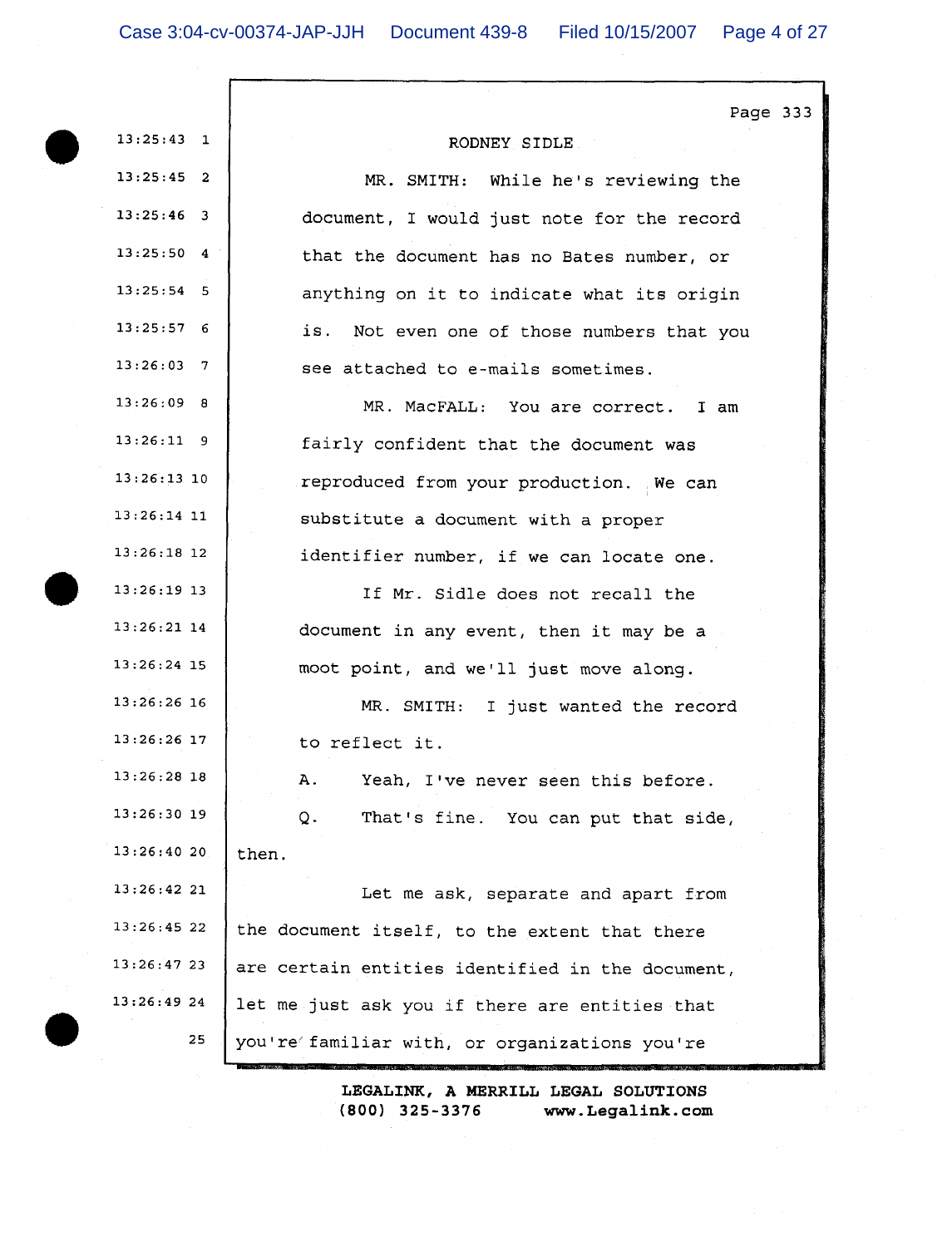|                 | Page 334                                        |
|-----------------|-------------------------------------------------|
| $13:26:51$ 1    | RODNEY SIDLE                                    |
| $13:26:54$ 2    | familiar with.                                  |
| $13:26:58$ 3    | Do you know what GDWS is?                       |
| $13:27:00$ 4    | A.<br>I've never seen that before.              |
| $13:27:02$ 5    | Q.<br>Okay. How about SOI?                      |
| $13:27:06$ 6    | A.<br>SOI -- the SOI reference, I'm aware       |
| $13:27:08$ 7    | of, whether that's what they mean here or not,  |
| 13:27:11 8      | is Shell Offshore Inc., which is one of the     |
| $13:27:13$ 9    | subsidiaries of Shell Oil Company that dealt in |
| $13:27:16$ 10   | the offshore portions of the Gulf of Mexico.    |
| $13:27:17$ 11   | Q.<br>So that was part of SEPCO?                |
| 13:27:26 12     | Α.<br>Yes.<br>It was part of SEPCO.             |
| $13:27:28$ 13   | Q.<br>There is a reference in the document      |
| $13:27:36$ 14   | to something called SDW-WDU. And that appears   |
| $13:27:44$ 15   | at the third page of the document. Do you know  |
| 13:27:46 16     | what that acronym stands for, sir?              |
| 13:27:49 17     | No, I don't.<br>А.                              |
| 13:27:56 18     | That's fine. You can put that<br>Q.             |
| $13:28:29$ 19   | document aside. Thank you, Mr. Sidle.           |
| 20 <sub>o</sub> |                                                 |
| 21              | (Sidle Exhibit 17, e-mail with                  |
| 22              | attachment, Shell Visit Programme - DPR         |
| 23              | Staff, four pages, was marked for               |
| 13:28:30 24     | identification.)                                |
| 25              |                                                 |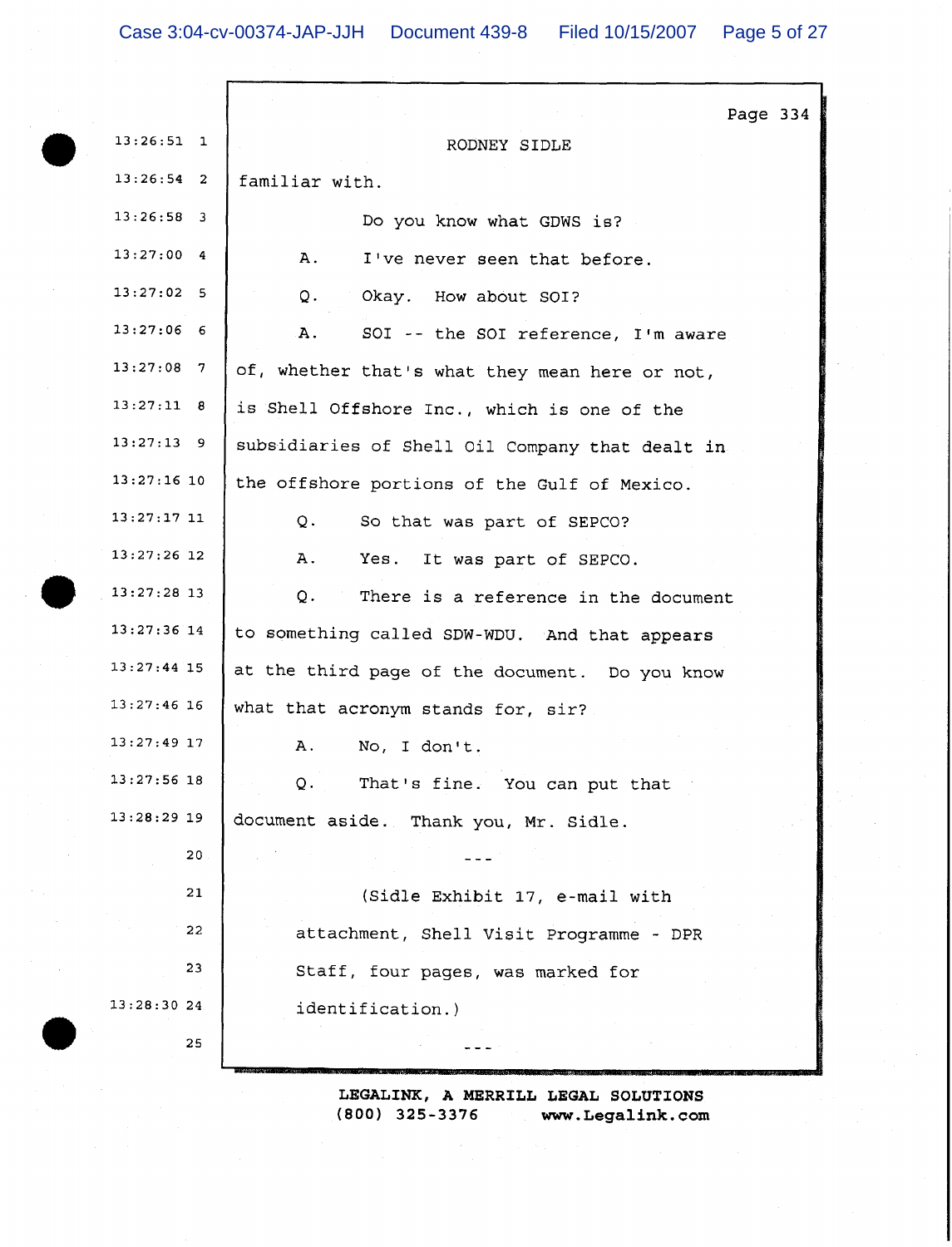Г

|               | Page 335                                         |
|---------------|--------------------------------------------------|
| $13:28:30$ 1  | RODNEY SIDLE                                     |
| 13:28:30 2    | BY MR. MacFALL:                                  |
| $13:28:32$ 3  | Mr. Sidle, you've just been handed a<br>Q.       |
| $13:28:34$ 4  | document marked as Sidle Exhibit 17 for          |
| $13:28:35$ 5  | identification. I would ask you to take a look   |
| 13:28:376     | at this document, sir, and tell me if you        |
| $13:29:28$ 7  | recognize it.                                    |
| 13:29:54 8    | (Witness reviewing document.)                    |
| $13:29:55$ 9  | Α.<br>I've reviewed the document. I do           |
| $13:29:56$ 10 | recall it. Yes.                                  |
| $13:29:58$ 11 | Q.<br>For the record, the document is an         |
| $13:30:03$ 12 | e-mail, the most recent of which is dated        |
| $13:30:08$ 13 | July 28, 1999 from Mark Varner to several        |
| $13:30:12$ 14 | individuals, including yourself. The subject is  |
| 13:30:17 15   | Meeting with Nigerian visitors - July 29 & 30 -  |
| 13:30:22 16   | 1154 BTC.                                        |
| 13:30:25 17   | Do you actually recall the visit by              |
| 13:30:31 18   | the Nigerian officials that's referenced in this |
| 13:30:32 19   | document, sir?                                   |
| $13:30:34$ 20 | Yes, I do.<br>Α.                                 |
| 13:30:3521    | That visit involved an official of<br>Q.         |
| 13:30:39 22   | the Nigerian government. Correct?                |
| 13:30:4023    | Yes, it did.<br>Α.                               |
| 13:30:44 24   | Specifically a Mr. Ogunjana of the<br>Q.         |
| 25            | Department of Petroleum Resources?               |
|               |                                                  |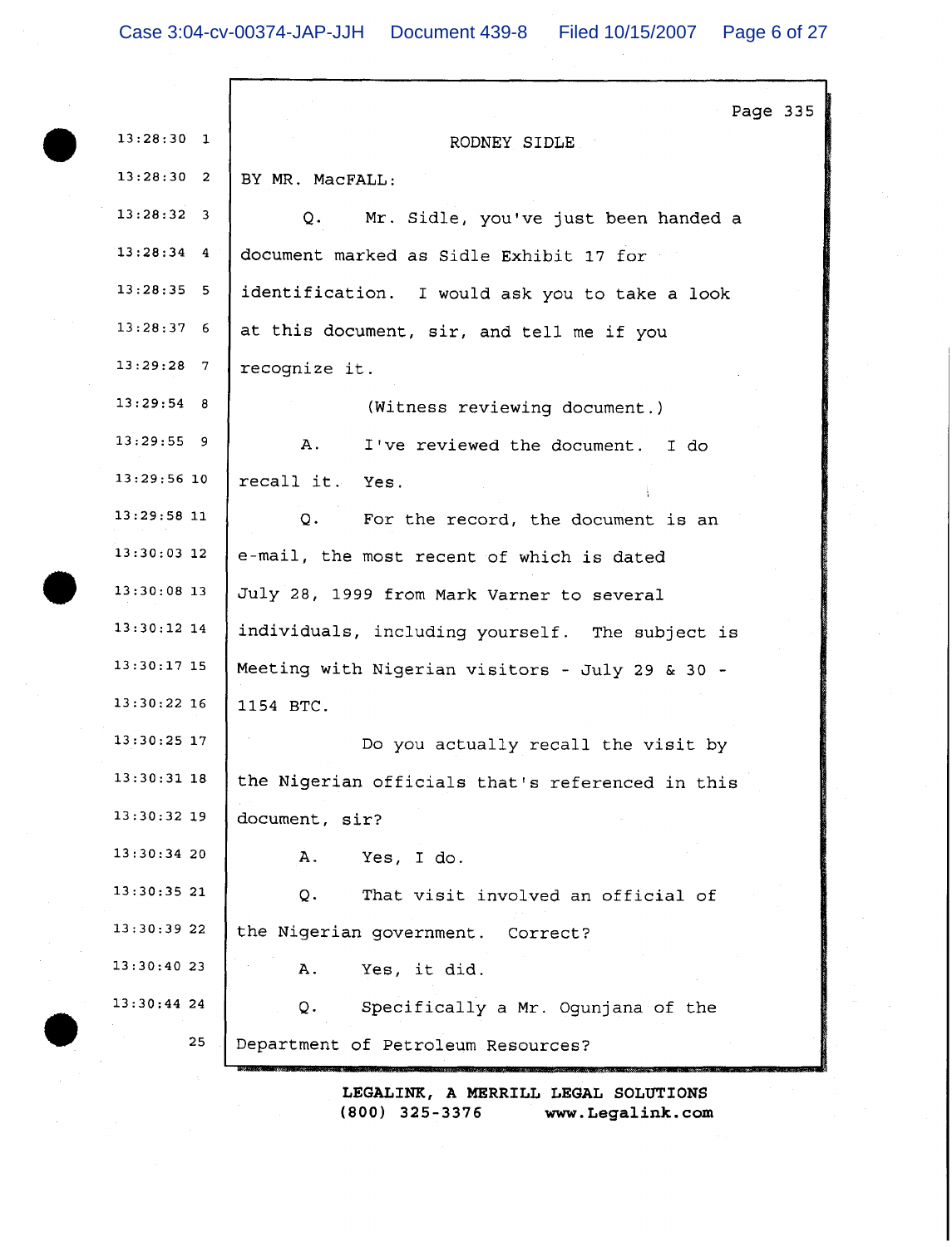| $13:30:46$ 1<br>RODNEY SIDLE<br>$13:30:48$ 2<br>Α.<br>Yes.<br>$13:30:58$ 3<br>Q.<br>Did you have a role in the visit by<br>$13:31:05$ 4<br>the Nigerian officials to SEPCO?<br>$13:31:06$ 5<br>Α.<br>Yes, I did.<br>$13:31:07$ 6<br>Q.<br>Okay. Could you please describe<br>$13:31:09$ 7<br>that for me?<br>$13:31:14$ 8<br>А.<br>If you look at the last page of<br>$13:31:19$ 9<br>Exhibit 17 you'll see an agenda. That agenda<br>$13:31:22$ 10<br>highlights the fact that I spoke to them on two<br>$13:31:24$ 11<br>different topics on the two days that they were<br>$13:31:30$ 12<br>in Houston, one that had to do about the Shell<br>$13:31:32$ 13<br>Oil Company, SEPCO, reserve reporting practices,<br>$13:31:37$ 14<br>and then on the next day about value assurance<br>13:31:38 15<br>reviews.<br>$13:31:43$ 16<br>Q.<br>Do you know what the purpose of that<br>$13:31:45$ 17<br>visit was?<br>13:31:49 18<br>A.<br>It was intended to showcase<br>Yes.<br>13:31:56 19<br>Shell's technologies that, in this particular<br>13:31:5920<br>case, were available for determination of<br>13:31:59 21<br>reserves.<br>13:32:0622<br>That showcase involved -- withdrawn.<br>Q.<br>$13:32:09$ 23<br>That showcase took place in Houston.<br>13:32:1024<br>Correct?<br>25 | Page 336                                  |
|----------------------------------------------------------------------------------------------------------------------------------------------------------------------------------------------------------------------------------------------------------------------------------------------------------------------------------------------------------------------------------------------------------------------------------------------------------------------------------------------------------------------------------------------------------------------------------------------------------------------------------------------------------------------------------------------------------------------------------------------------------------------------------------------------------------------------------------------------------------------------------------------------------------------------------------------------------------------------------------------------------------------------------------------------------------------------------------------------------------------------------------------------------------------------------------------------------------------------------------------------------------------------------------|-------------------------------------------|
|                                                                                                                                                                                                                                                                                                                                                                                                                                                                                                                                                                                                                                                                                                                                                                                                                                                                                                                                                                                                                                                                                                                                                                                                                                                                                        |                                           |
|                                                                                                                                                                                                                                                                                                                                                                                                                                                                                                                                                                                                                                                                                                                                                                                                                                                                                                                                                                                                                                                                                                                                                                                                                                                                                        |                                           |
|                                                                                                                                                                                                                                                                                                                                                                                                                                                                                                                                                                                                                                                                                                                                                                                                                                                                                                                                                                                                                                                                                                                                                                                                                                                                                        |                                           |
|                                                                                                                                                                                                                                                                                                                                                                                                                                                                                                                                                                                                                                                                                                                                                                                                                                                                                                                                                                                                                                                                                                                                                                                                                                                                                        |                                           |
|                                                                                                                                                                                                                                                                                                                                                                                                                                                                                                                                                                                                                                                                                                                                                                                                                                                                                                                                                                                                                                                                                                                                                                                                                                                                                        |                                           |
|                                                                                                                                                                                                                                                                                                                                                                                                                                                                                                                                                                                                                                                                                                                                                                                                                                                                                                                                                                                                                                                                                                                                                                                                                                                                                        |                                           |
|                                                                                                                                                                                                                                                                                                                                                                                                                                                                                                                                                                                                                                                                                                                                                                                                                                                                                                                                                                                                                                                                                                                                                                                                                                                                                        |                                           |
|                                                                                                                                                                                                                                                                                                                                                                                                                                                                                                                                                                                                                                                                                                                                                                                                                                                                                                                                                                                                                                                                                                                                                                                                                                                                                        |                                           |
|                                                                                                                                                                                                                                                                                                                                                                                                                                                                                                                                                                                                                                                                                                                                                                                                                                                                                                                                                                                                                                                                                                                                                                                                                                                                                        |                                           |
|                                                                                                                                                                                                                                                                                                                                                                                                                                                                                                                                                                                                                                                                                                                                                                                                                                                                                                                                                                                                                                                                                                                                                                                                                                                                                        |                                           |
|                                                                                                                                                                                                                                                                                                                                                                                                                                                                                                                                                                                                                                                                                                                                                                                                                                                                                                                                                                                                                                                                                                                                                                                                                                                                                        |                                           |
|                                                                                                                                                                                                                                                                                                                                                                                                                                                                                                                                                                                                                                                                                                                                                                                                                                                                                                                                                                                                                                                                                                                                                                                                                                                                                        |                                           |
|                                                                                                                                                                                                                                                                                                                                                                                                                                                                                                                                                                                                                                                                                                                                                                                                                                                                                                                                                                                                                                                                                                                                                                                                                                                                                        |                                           |
|                                                                                                                                                                                                                                                                                                                                                                                                                                                                                                                                                                                                                                                                                                                                                                                                                                                                                                                                                                                                                                                                                                                                                                                                                                                                                        |                                           |
|                                                                                                                                                                                                                                                                                                                                                                                                                                                                                                                                                                                                                                                                                                                                                                                                                                                                                                                                                                                                                                                                                                                                                                                                                                                                                        |                                           |
|                                                                                                                                                                                                                                                                                                                                                                                                                                                                                                                                                                                                                                                                                                                                                                                                                                                                                                                                                                                                                                                                                                                                                                                                                                                                                        |                                           |
|                                                                                                                                                                                                                                                                                                                                                                                                                                                                                                                                                                                                                                                                                                                                                                                                                                                                                                                                                                                                                                                                                                                                                                                                                                                                                        |                                           |
|                                                                                                                                                                                                                                                                                                                                                                                                                                                                                                                                                                                                                                                                                                                                                                                                                                                                                                                                                                                                                                                                                                                                                                                                                                                                                        |                                           |
|                                                                                                                                                                                                                                                                                                                                                                                                                                                                                                                                                                                                                                                                                                                                                                                                                                                                                                                                                                                                                                                                                                                                                                                                                                                                                        |                                           |
|                                                                                                                                                                                                                                                                                                                                                                                                                                                                                                                                                                                                                                                                                                                                                                                                                                                                                                                                                                                                                                                                                                                                                                                                                                                                                        |                                           |
|                                                                                                                                                                                                                                                                                                                                                                                                                                                                                                                                                                                                                                                                                                                                                                                                                                                                                                                                                                                                                                                                                                                                                                                                                                                                                        |                                           |
|                                                                                                                                                                                                                                                                                                                                                                                                                                                                                                                                                                                                                                                                                                                                                                                                                                                                                                                                                                                                                                                                                                                                                                                                                                                                                        |                                           |
|                                                                                                                                                                                                                                                                                                                                                                                                                                                                                                                                                                                                                                                                                                                                                                                                                                                                                                                                                                                                                                                                                                                                                                                                                                                                                        |                                           |
|                                                                                                                                                                                                                                                                                                                                                                                                                                                                                                                                                                                                                                                                                                                                                                                                                                                                                                                                                                                                                                                                                                                                                                                                                                                                                        |                                           |
|                                                                                                                                                                                                                                                                                                                                                                                                                                                                                                                                                                                                                                                                                                                                                                                                                                                                                                                                                                                                                                                                                                                                                                                                                                                                                        | Α.<br>Well, there were multiple meetings. |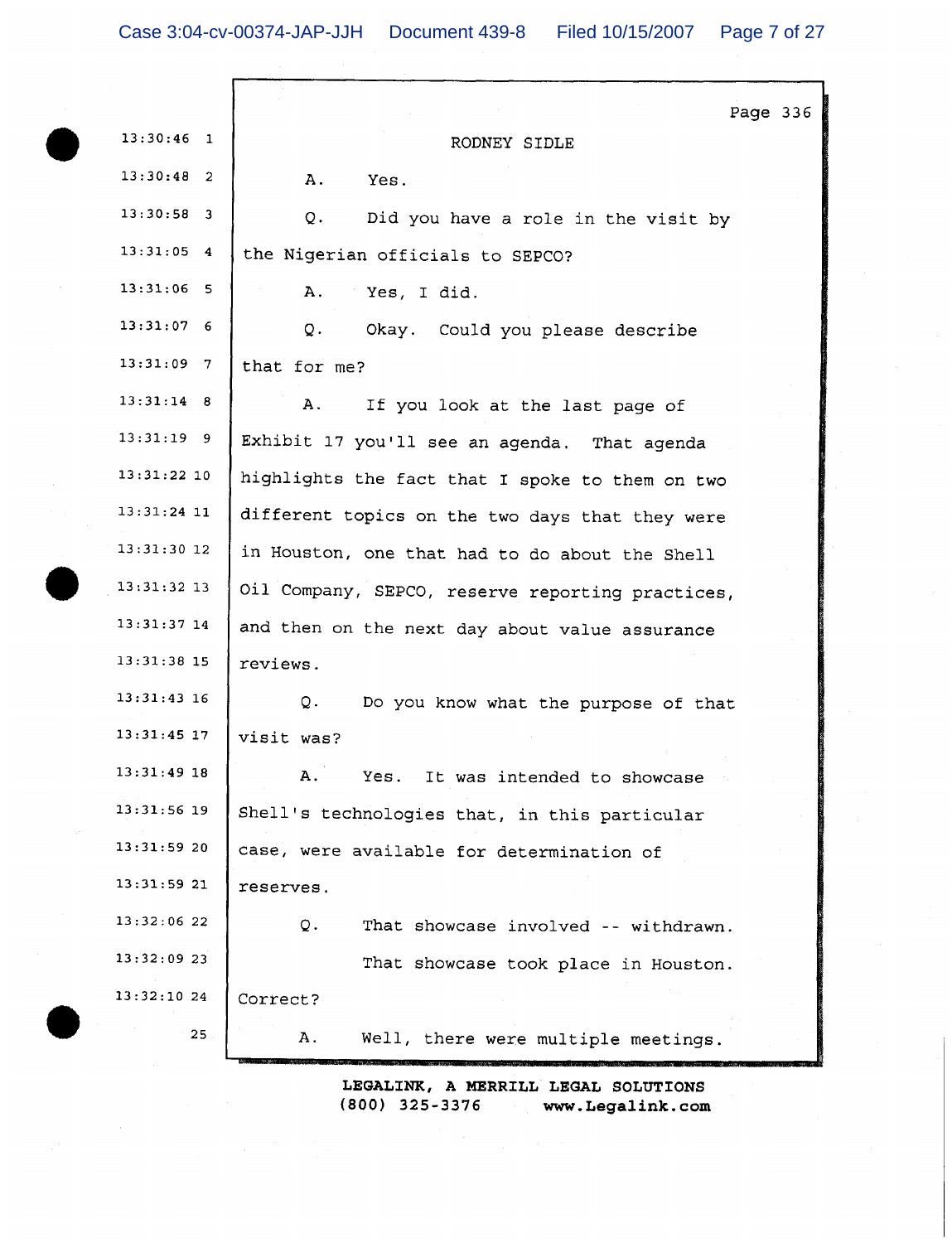| $13:32:15$ 1       | Page 337<br>RODNEY SIDLE                           |
|--------------------|----------------------------------------------------|
| $13:32:17$ 2       | The portion of it that was Houston is summarized   |
| 13:32:20 3         | on that page that I pointed out as the agenda,     |
| $13:32:22 \quad 4$ | that's the last page of this document.             |
| $13:32:27$ 5       | Q.<br>Now, with respect to the                     |
| 13:32:296          | presentation that you gave, the first              |
| $13:32:35$ 7       | presentation, it says introduction to SOC          |
| 13:32:38 8         | reserve management and reporting practices.<br>And |
| 13:32:41 9         | I believe the SOC, is that Shell Oil Company?      |
| $13:32:44$ 10      | Α.<br>That is Shell Oil Company.                   |
| 13:32:4911         | Q.<br>Do you recall why the visitors from          |
| $13:32:53$ 12      | Nigeria were provided with a presentation          |
| 13:32:58 13        | regarding the Shell Oil Company reserve            |
| $13:33:05$ 14      | reporting practices?                               |
| $13:33:07$ 15      | Α.<br>The only knowledge that I had was            |
| $13:33:12$ 16      | that it related to the intended showcasing of      |
| $13:33:17$ 17      | technologies and to tie that to what were the      |
| $13:33:22$ 18      | Shell Oil Company, SEPCO, reporting practices,     |
| 13:33:26 19        | and then make the link between technologies and    |
| 13:33:30 20        | the support of processes within the SEPCO          |
| 13:33:3421         | reserve reporting activities that linked to the    |
| 13:33:35 22        | use of those technologies.                         |
| 13:33:42 23        | Q.<br>Were you familiar with the proved            |
| 13:33:4624         | reserves reporting practices in use in Nigeria     |
| 25                 | during 1999?                                       |
|                    |                                                    |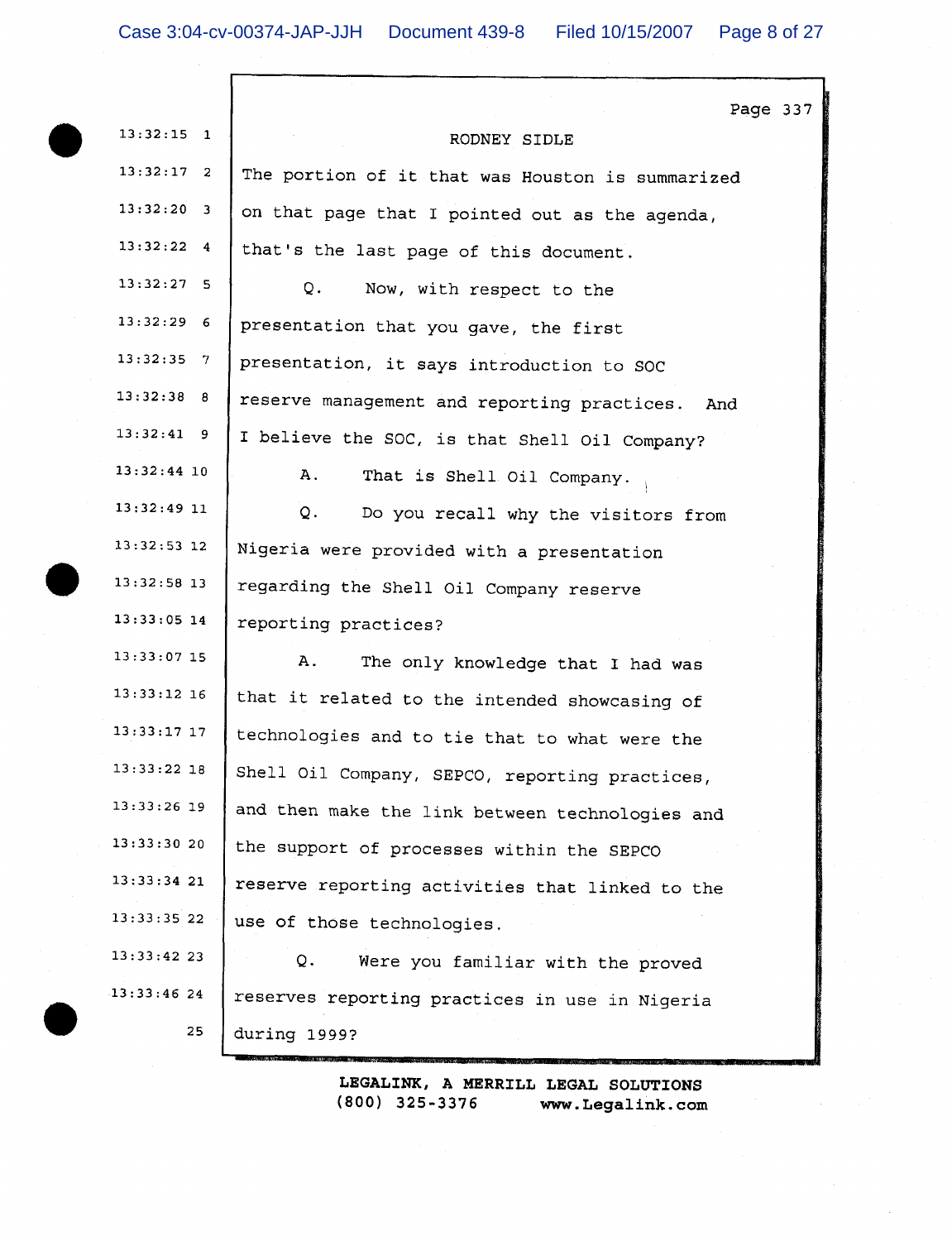Page 338  $13:33:48$  1 RODNEY SIDLE  $13:33:51$  2 A. No.  $13:33:58$  3 Do you recall if during your  $Q_{\star}$  $13:34:06$  4 presentation there was any discussion of -- $13:34:06$  5 withdrawn.  $13:34:11$  6 To the best of your knowledge, did  $13:34:15$  7 Shell's Nigerian operations report proved  $13:34:18$  8 reserves pursuant to the group guidelines?  $13:34:23$  9 MR. SMITH: Objection to form.  $13:34:24$  10 You can answer.  $O<sub>1</sub>$  $13:34:25$  11 A. I had no knowledge of their  $13:34:25$  12 practices.  $13:34:31$  13  $Q<sub>1</sub>$ Was there any indication given to 13:34:36 14 the Nigerian officials that the Shell Oil  $13:34:42$  15 practices were done pursuant to the SEPCO  $13:34:45$  16 guidelines? 13:34:46 17 Α. Could you ask the question again,  $13:34:46$  18 please?  $13:34:48$  19 Q. I'll rephrase it. Do you recall if  $13:34:5120$ you distinguished between the group and SEPCO  $13:34:5221$ guidelines during your presentation?  $13:34:53$  22 A. No, I don't.  $13:34:57$  23  $Q$ . Could you, very generally, summarize  $13:35:0124$ for me what it was that you said during your 25 presentation?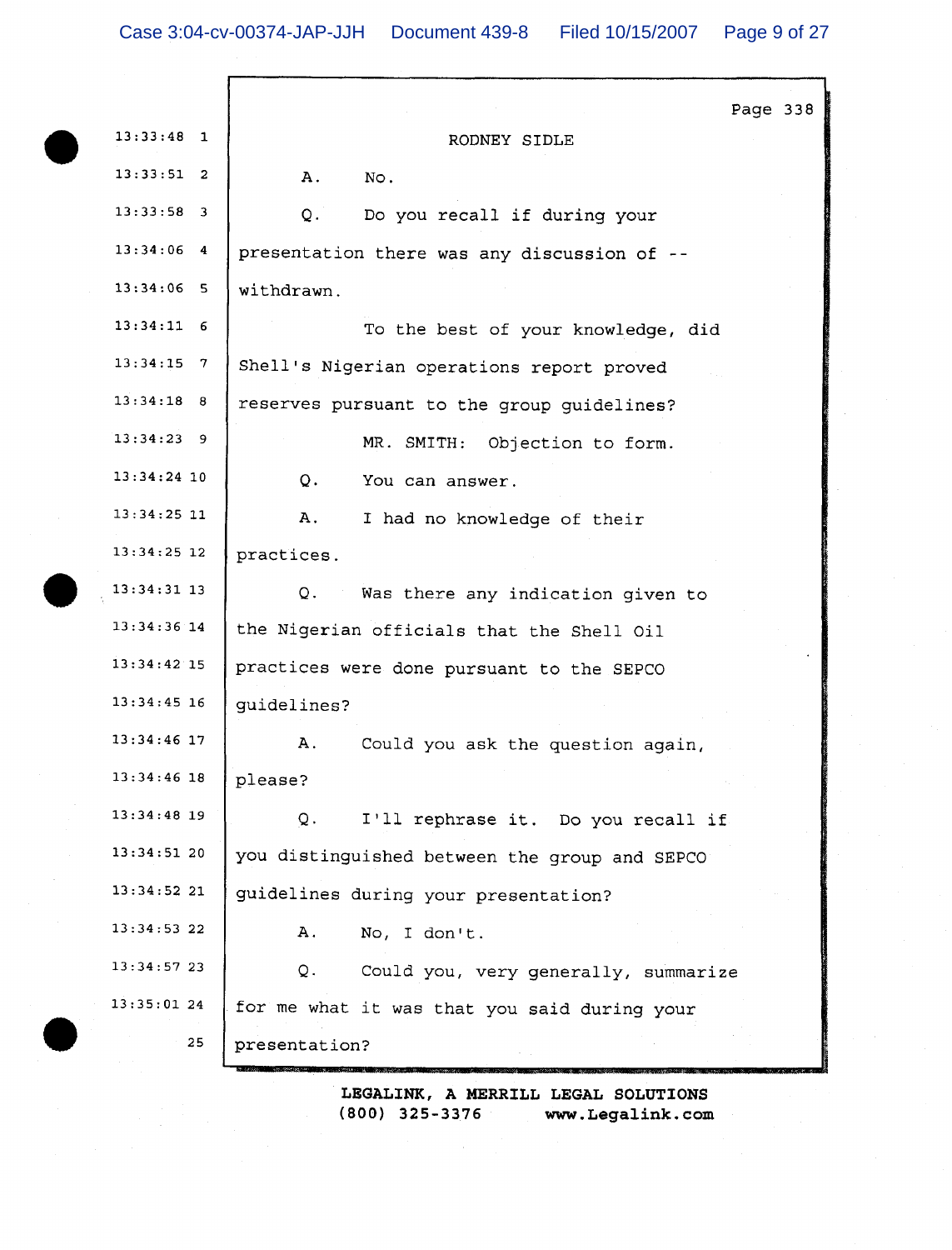|                          | Page 339                                         |
|--------------------------|--------------------------------------------------|
| 13:35:03<br>$\mathbf{1}$ | RODNEY SIDLE                                     |
| $13:35:07$ 2             | A.<br>We focused on practices, reporting         |
| $13:35:12$ 3             | practices, and the link to technologies. So as   |
| $13:35:16$ 4             | an example, we would point to a technology of    |
| $13:35:19$ 5             | being able to make subsurface measurements that  |
| $13:35:22$ 6             | would aid in the determination of the presence,  |
| $13:35:25$ 7             | or the amount of oil and gas that were there,    |
| $13:35:29$ 8             | and then link that to the activities we had to   |
| 13:35:33 9               | make a reserve determination, review the data,   |
| $13:35:36$ 10            | do the reporting, the databases, and all of that |
| $13:35:39$ 11            | sort of thing. That refers to the first          |
| $13:35:41$ 12            | presentation that I had.                         |
| $13:35:43$ 13            | Now, with regard to the second<br>Q.             |
| $13:35:45$ 14            | presentation, which according to the agenda took |
| $13:35:46$ 15            | place the following day.                         |
| $13:35:47$ 16            | $Mm - hmm$ .<br>Α.                               |
| $13:35:48$ 17            | Q.<br>The topic was value assurance              |
| 13:35:56 18              | reviews.<br>Do you recall -- again -- withdrawn. |
| $13:35:58$ 19            | Can you generally summarize the                  |
| 13:35:59 20              | substance of the presentation that you made at   |
| 13:36:0121               | that time, if you can recall?                    |
| $13:36:04$ 22            | I don't actually remember much of<br>Α.          |
| 13:36:0723               | the details about that. It was a very short      |
| 13:36:10 24              | presentation. I think it was simply touching on  |
| 25                       | the fact that SEPCO used value assurance         |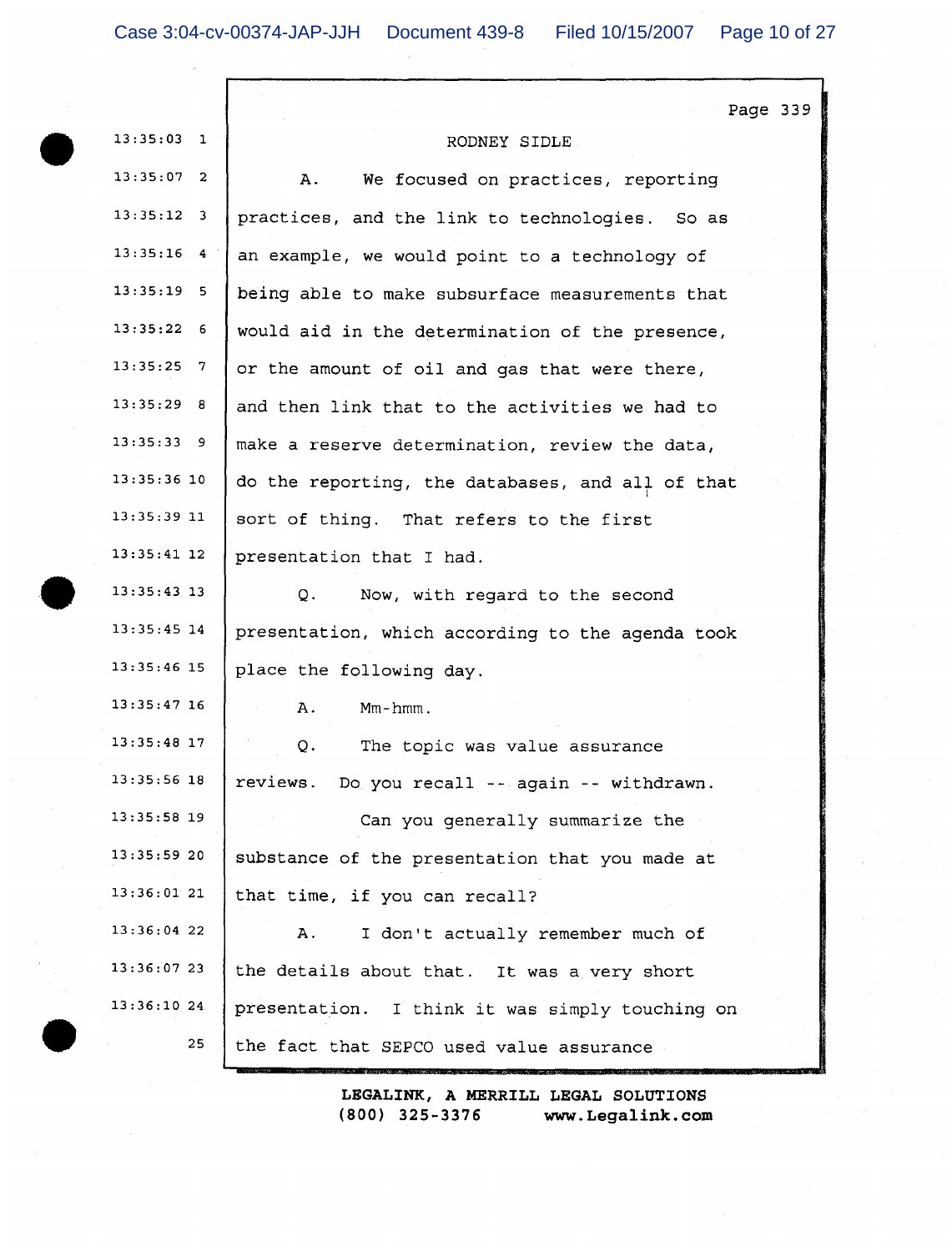| $13:36:15$ 1<br>RODNEY SIDLE<br>$13:36:16$ 2<br>reviews.<br>$13:36:22$ 3<br>Now, with respect to the technology<br>Q.<br>$13:36:23$ 4<br>that was showcased in connection with the<br>$13:36:28$ 5<br>reporting of reserves, were such technologies in<br>$13:36:40$ 6<br>use at other OUs, and by other, I mean non-SEPCO | Page $340$ |
|----------------------------------------------------------------------------------------------------------------------------------------------------------------------------------------------------------------------------------------------------------------------------------------------------------------------------|------------|
|                                                                                                                                                                                                                                                                                                                            |            |
|                                                                                                                                                                                                                                                                                                                            |            |
|                                                                                                                                                                                                                                                                                                                            |            |
|                                                                                                                                                                                                                                                                                                                            |            |
|                                                                                                                                                                                                                                                                                                                            |            |
|                                                                                                                                                                                                                                                                                                                            |            |
| 13:36:40 7<br>OUs?                                                                                                                                                                                                                                                                                                         |            |
| 13:36:41 8<br>MR. SMITH: Objection to the form                                                                                                                                                                                                                                                                             |            |
| 13:36:429<br>and foundation.                                                                                                                                                                                                                                                                                               |            |
| $13:36:43$ 10<br>Α.<br>I don't remember exactly what                                                                                                                                                                                                                                                                       |            |
| $13:36:47$ 11<br>technologies were reviewed with the visitors at                                                                                                                                                                                                                                                           |            |
| 13:36:50 12<br>that time, and I didn't know at that time what                                                                                                                                                                                                                                                              |            |
| $13:36:52$ 13<br>technologies were used elsewhere within the                                                                                                                                                                                                                                                               |            |
| $13:36:54$ 14<br>group outside of SEPCO either.                                                                                                                                                                                                                                                                            |            |
| $13:37:00$ 15<br>Q.<br>Separate and apart from these two                                                                                                                                                                                                                                                                   |            |
| $13:37:03$ 16<br>presentations, did you accompany the visitors                                                                                                                                                                                                                                                             |            |
| $13:37:06$ 17<br>from Nigeria on any portion of their visit in                                                                                                                                                                                                                                                             |            |
| 13:37:08 18<br>Houston?                                                                                                                                                                                                                                                                                                    |            |
| $13:37:11$ 19<br>Α.<br>There is $a - I'm$ sorry?                                                                                                                                                                                                                                                                           |            |
| 13:37:12.20<br>Q.<br>In Houston.                                                                                                                                                                                                                                                                                           |            |
| 13:37:1321<br>Α.<br>In Houston?                                                                                                                                                                                                                                                                                            |            |
| 13:37:1322<br>Yes.<br>Q.                                                                                                                                                                                                                                                                                                   |            |
| 13:37:1623<br>Α.<br>Yeah, we went to lunch at a Texas                                                                                                                                                                                                                                                                      |            |
| 13:37:19 24<br>barbecue, and they really enjoyed it.                                                                                                                                                                                                                                                                       |            |
| 25<br>Q.<br>If I could ask you to turn to the                                                                                                                                                                                                                                                                              |            |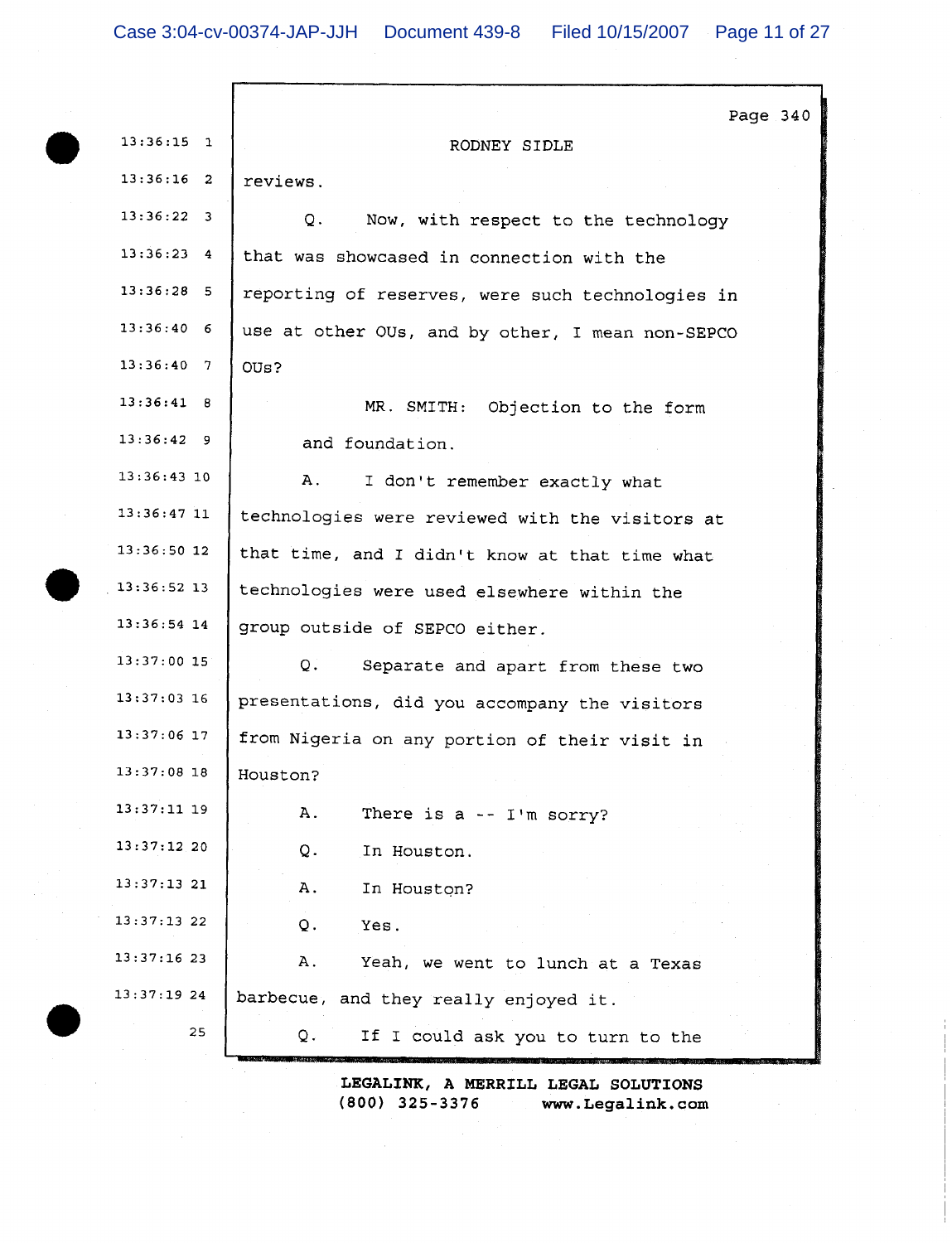|               | Page 341                                        |
|---------------|-------------------------------------------------|
| $13:37:29$ 1  | RODNEY SIDLE                                    |
| $13:37:39$ 2  | next-to-last page in that document. At the      |
| $13:37:41$ 3  | bottom of the page appears a chart under the    |
| $13:37:44$ 4  | caption Timing and Program. And if you look at  |
| $13:37:49$ 5  | the third entry from the bottom, it says        |
| $13:37:52$ 6  | 29-30/July 1999 Shell Oil, there are two        |
| $13:37:57$ 7  | subjects listed. "Mature/end-game assets."      |
| 13:37:59 8    | The second is "Reporting to                     |
| 13:38:029     | Regulators: Challenges."                        |
| 13:38:05 10   | Do you recall if you attended any               |
| $13:38:08$ 11 | presentation besides those that you gave,       |
| $13:38:15$ 12 | touching on the second bullet point?            |
| $13:38:16$ 13 | No, I don't recall attending<br>Α.              |
| $13:38:18$ 14 | anything that touched on that.                  |
| $13:38:23$ 15 | Q.<br>How about with regard to the first        |
| $13:38:25$ 16 | bullet point; do you recall attending any       |
| $13:38:31$ 17 | presentations that addressed mature/end-game    |
| 13:38:32 18   | assets?                                         |
| $13:38:33$ 19 | Α.<br>No, I don't.                              |
| 13:38:4920    | Q. If I could ask you, sir, to turn to          |
| 13:38:56 21   | the prior page in that document. It's an        |
| 13:39:03 22   | outline of the travel schedule for the 29th and |
| 13:39:0723    | 30th of July. It shows technical discussions in |
| 13:39:1024    | SEPCO, and that is the fifth entry from the     |
| 25            | bottom of the page.                             |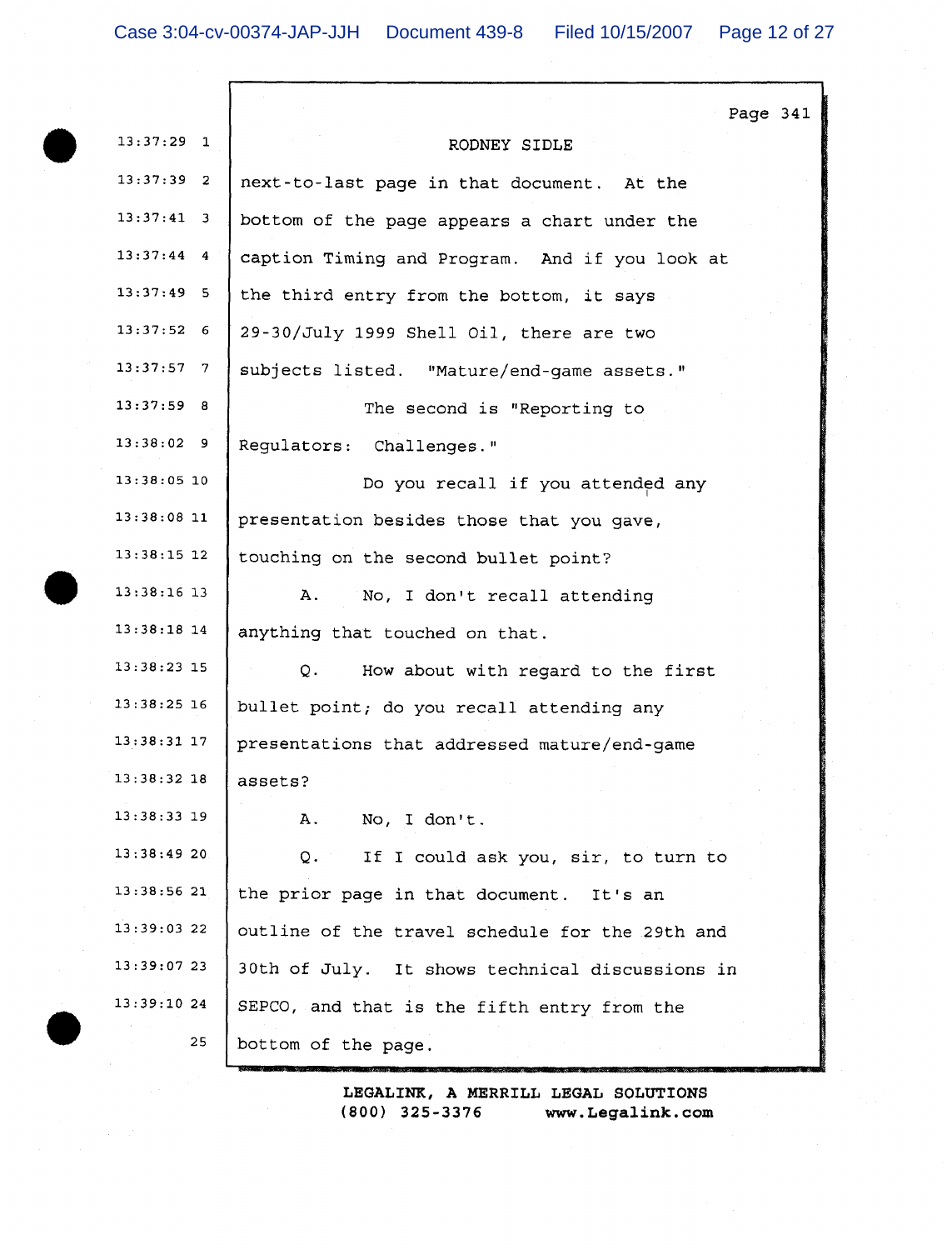|               | Page 342                                          |
|---------------|---------------------------------------------------|
| $13:39:12$ 1  | RODNEY SIDLE                                      |
| $13:39:17$ 2  | Then it references a free --                      |
| $13:39:20$ 3  | Houston, New Orleans, and a free day in New       |
| $13:39:20$ 4  | Orleans.                                          |
| $13:39:24$ 5  | Beneath that for August 2nd and 3rd,              |
| $13:39:27$ 6  | 1999 there's an entry for "Technical Discussions  |
| 13:39:317     | in Shell Deep Water."                             |
| $13:39:34$ 8  | Did you participate in that portion               |
| $13:39:35$ 9  | of their visit?                                   |
| $13:39:36$ 10 | No I did not.<br>A.                               |
| $13:39:48$ 11 | I'm sorry. I realize we're going<br>Q.            |
| $13:39:50$ 12 | backwards, but if you could turn to the prior     |
| 13:39:59 13   | page. About halfway down the page is a caption    |
| $13:40:01$ 14 | Visit Themes. Do you see that, sir?               |
| $13:40:01$ 15 | I see it.<br>A.                                   |
| $13:40:03$ 16 | The second-to-last bullet point<br>Q <sub>1</sub> |
| $13:40:07$ 17 | under that caption states, "The Shell Group is    |
| $13:40:12$ 18 | not more optimistic than the competition on the   |
| $13:40:14$ 19 | reserves assessment (we appear to be more         |
| 13:40:1820    | conservative than the competition.)"              |
| 13:40:22 21   | Do you recall any presentations                   |
| $13:40:26$ 22 | which conveyed this theme to the visitors from    |
| $13:40:27$ 23 | Nigeria?                                          |
| 13:40:30 24   | No, I do not.<br>Α.                               |
| 25            | Did any portion of the<br>Q.                      |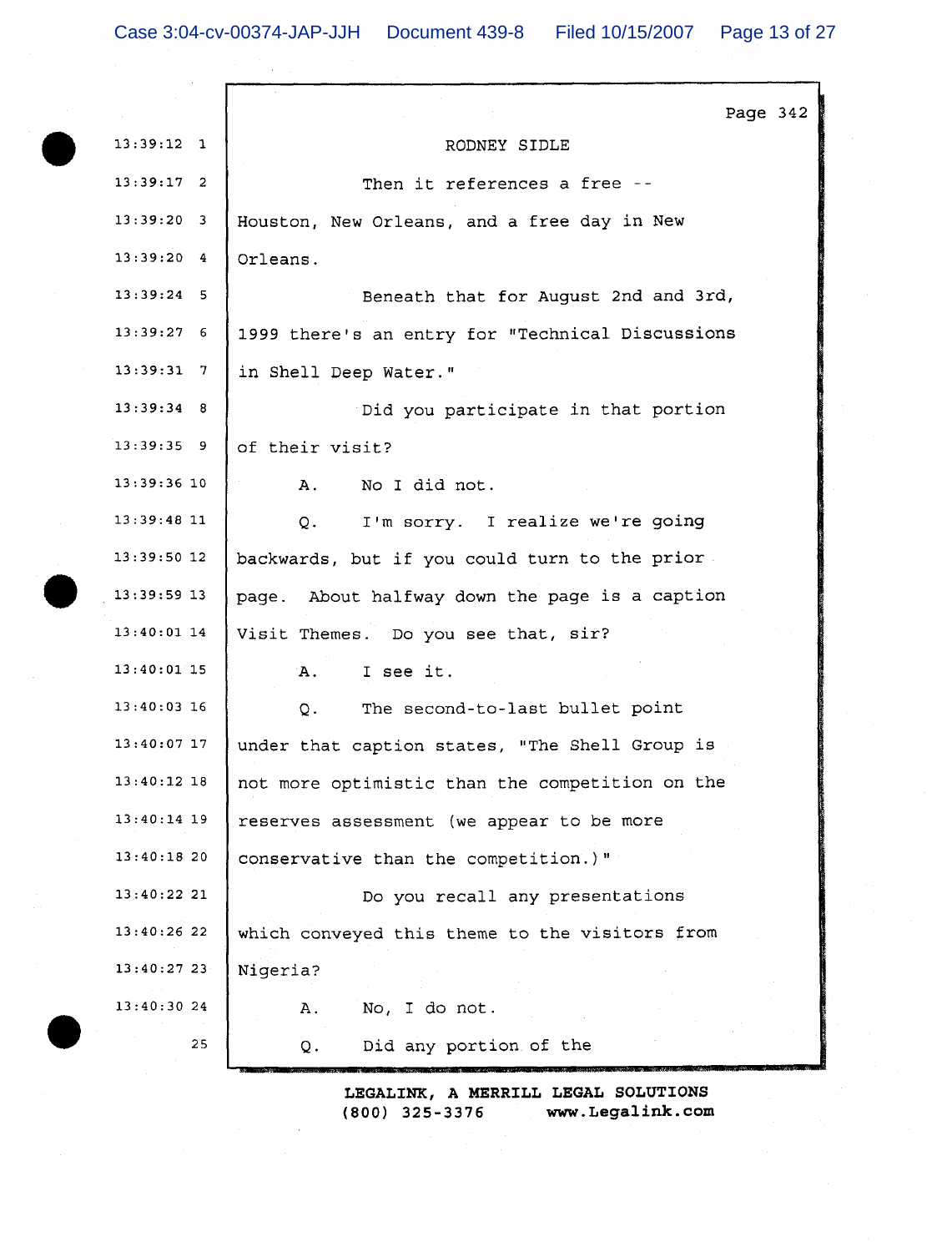|               | Page 343                                        |
|---------------|-------------------------------------------------|
| $13:40:31$ 1  | RODNEY SIDLE                                    |
| $13:40:33$ 2  | presentation -- withdrawn.                      |
| $13:40:36$ 3  | Did any portion of the visit in                 |
| $13:40:46$ 4  | which you were involved concern a discussion of |
| $13:40:49$ 5  | the group's reporting of reserves versus        |
| $13:40:50$ 6  | SEPCO's?                                        |
| $13:40:58$ 7  | Α.<br>I don't recall that topic at all.         |
| 13:41:15 8    | Thank you.<br>Q.                                |
| $13:41:16$ 9  | MR. SMITH: Can I just observe for               |
| $13:41:19$ 10 | the record that this flight from Aberdeen       |
| $13:41:21$ 11 | to Houston that's on this agenda is the         |
| $13:41:25$ 12 | most atrocious booking I've ever seen.          |
| $13:41:27$ 13 | Aberdeen to London to Zurich to Atlanta to      |
| $13:41:30$ 14 | Houston? I mean were they alive when they       |
| $13:41:35$ 15 | got there? Unbelievable. Sorry.                 |
| $13:41:36$ 16 | MR. MacFALL: That's quite all                   |
| $13:41:36$ 17 | right.                                          |
| $13:41:38$ 18 | MR. SMITH: I know levity has no                 |
| $13:41:40$ 19 | place in a deposition, but still --             |
| 13:41:4120    | THE WITNESS: They really did enjoy              |
| 13:41:52 21   | the barbecue. Really.                           |
| 22            |                                                 |
| 23            | (Sidle Exhibit 18, e-mails, two                 |
| 24            | pages, Bates number SMJ00040769 through         |
| 25            | SMJ00040770, was marked for identification.)    |
|               | LEGALINK, A MERRILL LEGAL SOLUTIONS             |

 $(800)$  325-3376 www.Legalink.com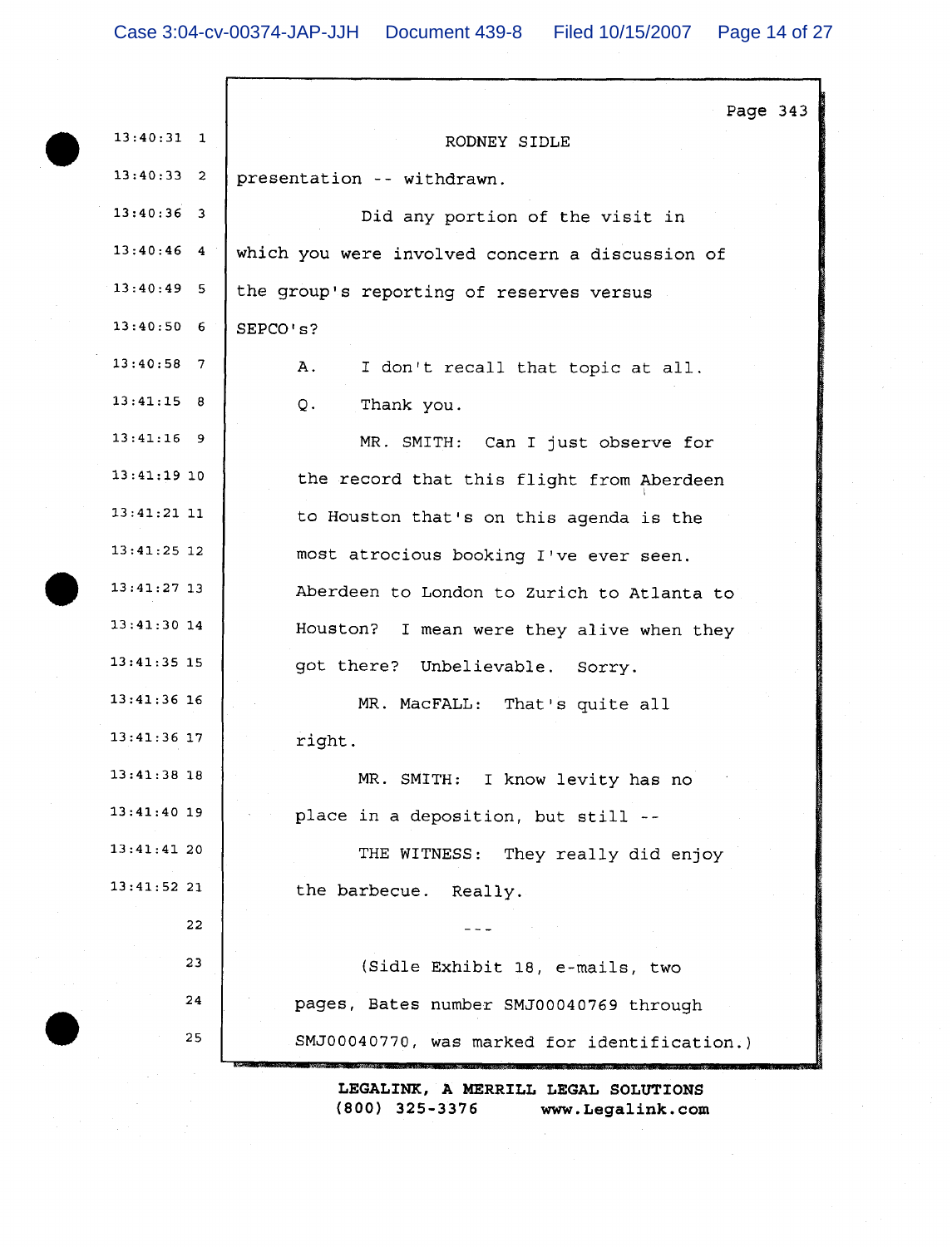|               | Page 344                                       |
|---------------|------------------------------------------------|
| 13:41:53 1    | RODNEY SIDLE                                   |
| $13:41:53$ 2  |                                                |
| $13:41:53$ 3  | BY MR. MacFALL:                                |
| $13:41:59$ 4  | Q.<br>Mr. Sidle, you've just been handed a     |
| $13:42:02$ 5  | document marked as Sidle Exhibit 18 for        |
| $13:42:04$ 6  | identification. I would ask you to take a look |
| $13:42:08$ 7  | at that, sir, and tell me if you recognize it. |
| 13:42:36 8    | (Witness reviewing document.)                  |
| $13:43:49$ 9  | Α.<br>I've reviewed it.                        |
| $13:43:50$ 10 | Q.<br>Do you recall this document, sir?        |
| $13:43:50$ 11 | Α.<br>Yes, I do.                               |
| $13:43:54$ 12 | Q.<br>For the record, the document is an       |
| $13:43:59$ 13 | e-mail from Alan Lockwood to Ian Hines, Derek  |
| $13:44:05$ 14 | Newberry and Jerome Coggins dated November 3,  |
| $13:44:09$ 15 | 2000. The subject is Reserve Booking Meeting   |
| $13:44:11$ 16 | with Anton Barendregt. The document            |
| $13:44:14$ 17 | specifically discusses a meeting that occurred |
| $13:44:16$ 18 | in connection with possible reserves bookings  |
| 13:44:19 19   | for Angola Block 18.                           |
| 13:44:21 20   | Do you recall attending that                   |
| 13:44:22 21   | meeting, sir, which according to the e-mail    |
| 13:44:27 22   | occurred on November 3, 2000?                  |
| 13:44:27 23   | Α.<br>Yes.                                     |
| 13:44:30 24   | Q.<br>The e-mail indicates that, in            |
| 25            | addition to Mr. Barendregt and Mr. Lockwood,   |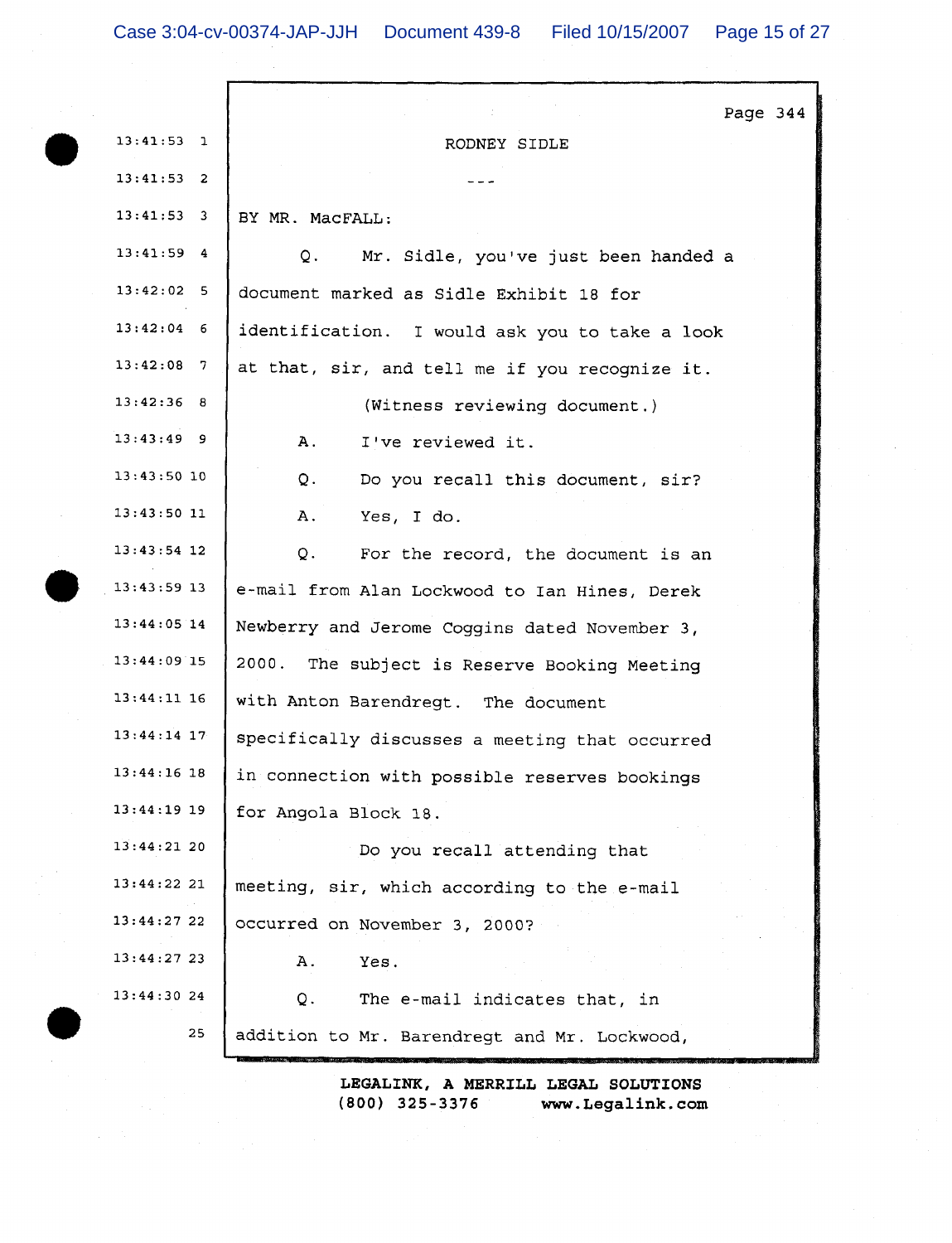|               | Page 345                                     |
|---------------|----------------------------------------------|
| $13:44:33$ 1  | RODNEY SIDLE                                 |
| $13:44:35$ 2  | there are, including yourself, several other |
| $13:44:40$ 3  | attendees.                                   |
| $13:44:42$ 4  | Going down the list, the first one           |
| $13:44:45$ 5  | is Ian Hines. Could you please identify that |
| $13:44:46$ 6  | individual for me?                           |
| $13:44:49$ 7  | Α.<br>I believe Ian was one of the           |
| 13:44:53 8    | projects leads that worked on Angola.        |
| $13:44:55$ 9  | $Q$ .<br>Did Mr. Hines work for SDS, do you  |
| $13:44:57$ 10 | know? At that time.                          |
| $13:44:59$ 11 | A. I don't know what Shell organization      |
| $13:45:00$ 12 | he worked for.                               |
| $13:45:05$ 13 | Q.<br>Did Mr. Hines work out of Houston?     |
| $13:45:07$ 14 | Α.<br>$Hm-mm$ .                              |
| $13:45:11$ 15 | (Pause.) I believe so, but I'm not           |
| $13:45:12$ 16 | entirely sure.                               |
| $13:45:15$ 17 | Q.<br>How about Mr. Newberry?                |
| $13:45:18$ 18 | Α.<br>Derek also worked on the Angola        |
| 13:45:19 19   | project.                                     |
| 13:45:2020    | Q.<br>Do you recall what organization he     |
| 13:45:2221    | worked for at that time?                     |
| 13:45:25 22   | Α.<br>Shell has so many organizations,       |
| 13:45:2723    | I -- I don't know exactly who he worked for. |
| 13:45:30 24   | Q.<br>Okay. Again, do you recall if he       |
| 25            | worked out of Houston?                       |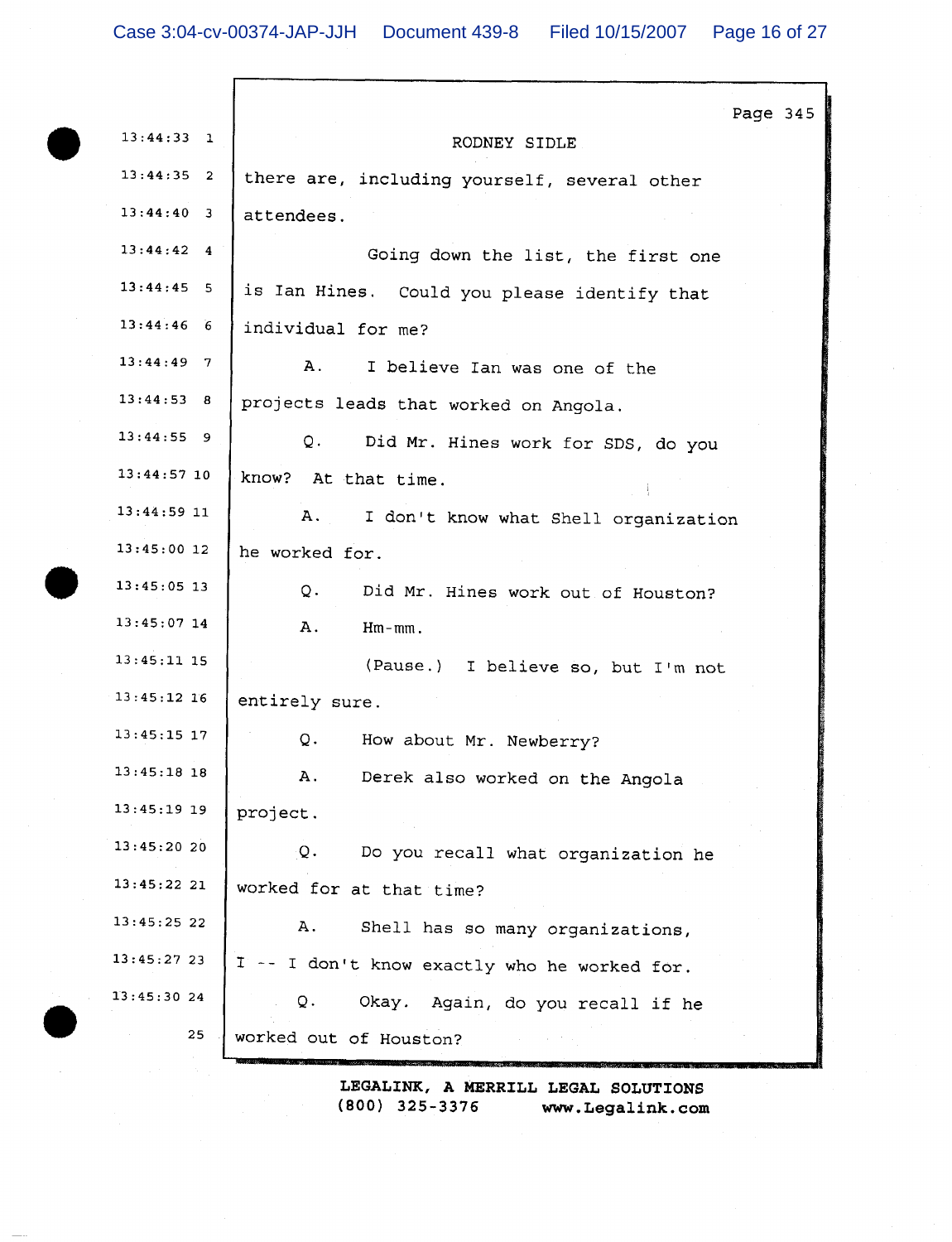|               | Page 346                                        |
|---------------|-------------------------------------------------|
| $13:45:32$ 1  | RODNEY SIDLE                                    |
| $13:45:36$ 2  | Α.<br>Yeah, I believe Derek did work out        |
| $13:45:36$ 3  | of Houston.                                     |
| 13:45:39<br>4 | Q.<br>How about Mr. Coggins?                    |
| 13:45:43:5    | Α.<br>I don't recall his position.              |
| $13:45:45$ 6  | Q.<br>Do you recall if he worked out of         |
| $13:45:45$ 7  | Houston?                                        |
| $13:45:46$ 8  | Α.<br>No, I don't.                              |
| $13:45:52$ 9  | $Q_{\star}$<br>And finally, Mr. Knight?         |
| $13:45:58$ 10 | Α.<br>Barry. Yes. He -- I believe he was        |
| $13:46:04$ 11 | in Shell Deepwater Services, and he -- let's    |
| $13:46:06$ 12 | I don't know if he worked in Houston or<br>see. |
| $13:46:08$ 13 | New Orleans, but it was in the US.              |
| $13:46:11$ 14 | Q.<br>Okay. Thank you. The body of the          |
| $13:46:15$ 15 | e-mail talks about the events at the meeting,   |
| $13:46:18$ 16 | and it specifically references analog work      |
| $13:46:21$ 17 | prepared by Dave Powell. Do you know            |
| $13:46:22$ 18 | Mr. Powell?                                     |
| $13:46:22$ 19 | No, I don't.<br>Α.                              |
| 13:46:27 20   | Q.<br>It then goes on to state that that        |
| 13:46:32 21   | work is the basis for the team's range in       |
| 13:46:34 22   | recovery efficiency and ultimate recovery per   |
| 13:46:3623    | well.                                           |
| 13:46:3724    | Did you have an opportunity to                  |
| 25            | actually review the analog work done by         |
|               |                                                 |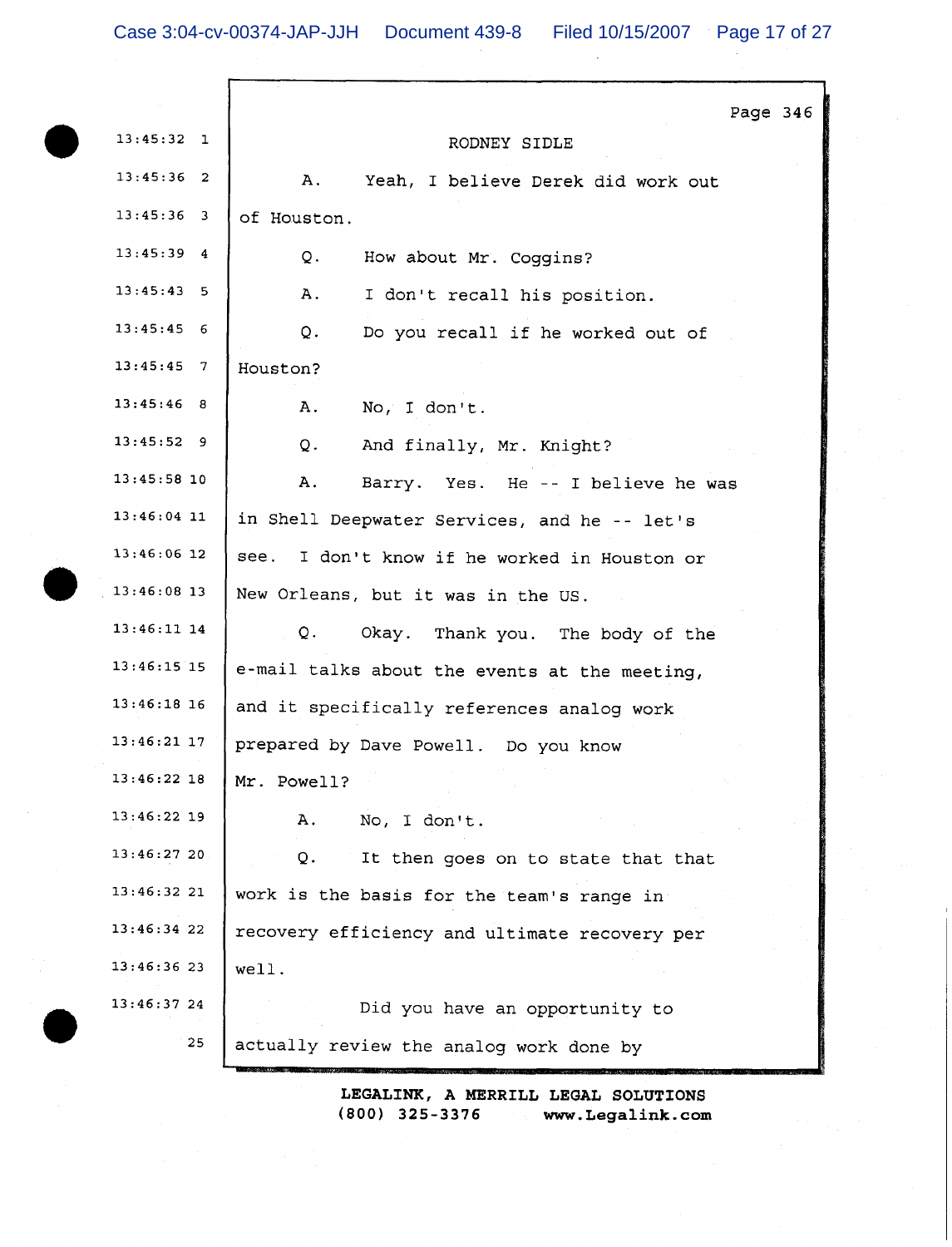|               | Page 347                                                    |
|---------------|-------------------------------------------------------------|
| $13:46:40$ 1  | RODNEY SIDLE                                                |
| $13:46:43$ 2  | Mr. Powell?                                                 |
| $13:46:48$ 3  | I saw what was presented at this<br>Α.                      |
| $13:46:52$ 4  | meeting. I don't recall review other than that.             |
| $13:46:57$ 5  | $Q_+$ and $\mathbb{Q}$<br>Do you recall what materials were |
| $13:46:59$ 6  | presented at this meeting? And I do realize                 |
| $13:47:00$ 7  | it's a while ago.                                           |
| 13:47:01 8    | Α.<br>No, I don't.                                          |
| $13:47:06$ 9  | Q.<br>Okay. The e-mail then references                      |
| $13:47:09$ 10 | discussion that took place regarding the                    |
| $13:47:12$ 11 | maturity of the technical work. Do you have any             |
| $13:47:14$ 12 | recollection of that discussion, sir?                       |
| $13:47:17$ 13 | Α.<br>Basically my recollection is as                       |
| $13:47:20$ 14 | noted here, that what was shown to this group at            |
| $13:47:24$ 15 | that time was not technically mature, however,              |
| $13:47:29$ 16 | some suggestions for work that could be done                |
| $13:47:32$ 17 | that then would need further review were offered            |
| $13:47:40$ 18 | to see if something that would qualify as                   |
| $13:47:41$ 19 | technically mature could be generated.                      |
| $13:47:44$ 20 | $Q_{\star}$ .<br>And were those discussions about the       |
| 13:47:5121    | possibility of doing work to book some portion              |
| $13:47:54$ 22 | of the volumes at Angola, as opposed to the                 |
| $13:47:59$ 23 | entirety of what was being proposed to be                   |
| 13:47:59 24   | booked?                                                     |
| 25            | MR. SMITH:<br>Objection to form.                            |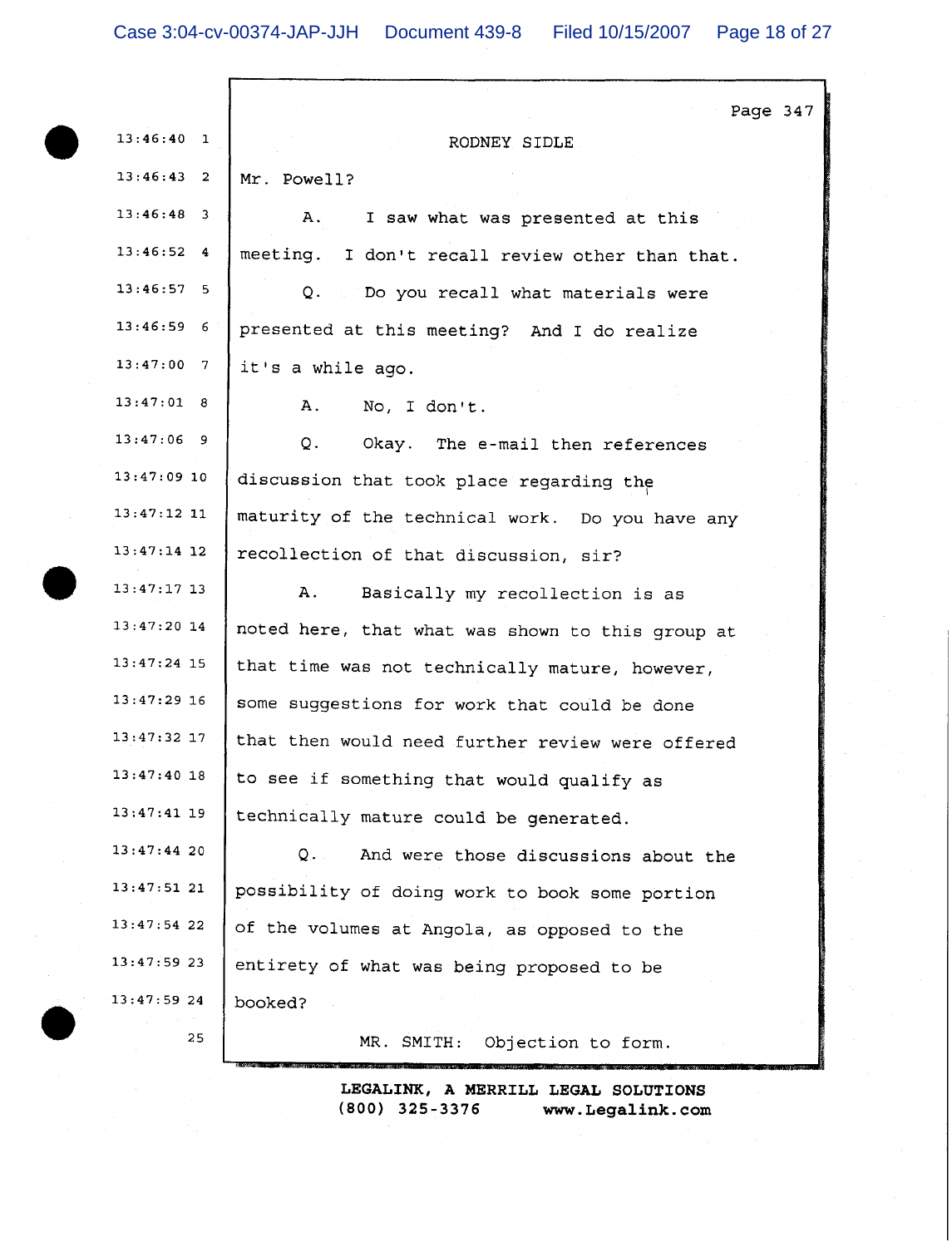$\alpha$  ,  $\alpha$ 

| $13:48:00$ 1  | Page 348<br>RODNEY SIDLE                         |
|---------------|--------------------------------------------------|
| $13:48:03$ 2  | Q.<br>Would you like me to rephrase that?        |
| $13:48:03$ 3  | Do you understand the question?                  |
| $13:48:04$ 4  | Α.<br>Why don't you rephrase it, please.         |
| $13:48:06$ 5  | Q.<br>Okay. There's a reference in the           |
| $13:48:11$ 6  | second page of the document to the project being |
| $13:48:13$ 7  | "cherry picked."                                 |
| 13:48:13 8    | $Mm - hmm$ .<br>Α.                               |
| $13:48:15$ 9  | Q.<br>Or being a cherry-picked                   |
| $13:48:18$ 10 | development. Did that mean that what was being   |
| $13:48:26$ 11 | discussed here was development of a portion of   |
| $13:48:30$ 12 | the volume at Angola Block 18 for purposes of    |
| $13:48:34$ 13 | booking proved reserves?                         |
| $13:48:35$ 14 | MR. SMITH: Objection to form.                    |
| 13:48:39 15   | Α.<br>The -- the reference to                    |
| $13:48:42$ 16 | "cherry-picked" development was indeed to -- a   |
| $13:48:46$ 17 | reference to development of -- a plan of         |
| 13:48:50 18   | development for only a smaller portion than the  |
| $13:48:52$ 19 | entirety, but that portion in which there was    |
| 13:48:5420    | high confidence, the most data and the most      |
| 13:48:58 21   | maturity, in terms of technical work.            |
| 13:49:09 22   | Q.<br>Was there a specific quantity of           |
| 13:49:1123    | volume that was discussed in connection with the |
| $13:49:13$ 24 | cherry-picked development?                       |
| 25            | Α.<br>There may have been, but I don't           |
|               |                                                  |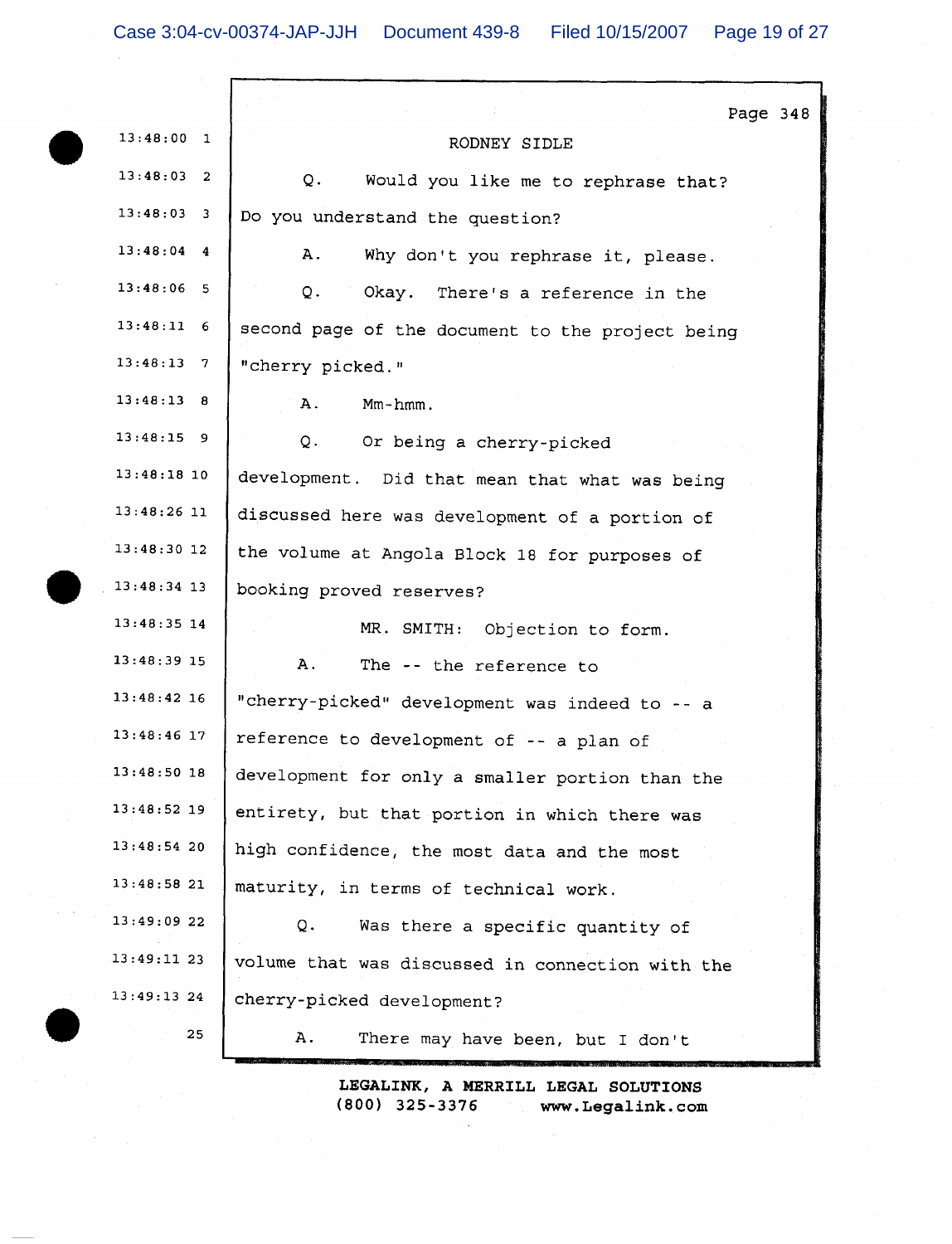Г

| $13:49:15$ 1  | Page 349<br>RODNEY SIDLE                         |
|---------------|--------------------------------------------------|
| $13:49:16$ 2  | recall what it was.                              |
| $13:49:18$ 3  | Q.<br>Do you recall if there was any             |
| $13:49:23$ 4  | discussion of pressure to book reserves at       |
| $13:49:24$ 5  | Angola Block 18 at this meeting?                 |
| $13:49:26$ 6  | MR. SMITH: Objection to form.                    |
| $13:49:28$ 7  | Α.<br>I don't recall that that was               |
| 13:49:32 8    | discussed at this meeting. I don't recall.       |
| 13:49:33 9    | Q.<br>Do you recall if that was ever             |
| $13:49:34$ 10 | discussed?                                       |
| $13:49:37$ 11 | MR. SMITH: Objection to form.                    |
| $13:49:39$ 12 | Α.<br>Within what time frame?                    |
| $13:49:43$ 13 | Q.<br>Within '99, 2000.                          |
| 13:49:52 14   | A.<br>'99, 2000. It may have been in             |
| $13:49:54$ 15 | 2000. I do recall a general reference to the     |
| $13:49:57$ 16 | fact that there's interest in booking reserves   |
| 13:50:00 17   | at Angola Block 18 being made. I don't remember  |
| 13:50:03 18   | the exact timing that I heard that comment made. |
| $13:50:05$ 19 | Q.<br>Do you recall from whom you heard          |
| 13:50:05 20   | that comment?                                    |
| 13:50:0621    | No, I don't.<br>А.                               |
| 13:50:1322    | Was there any indication of who it<br>Q.         |
| 13:50:21 23   | was that was expressing that interest?           |
| $13:50:24$ 24 | I don't recall.<br>А.                            |
| 25            | Q.<br>Do you remember the context in which       |
|               |                                                  |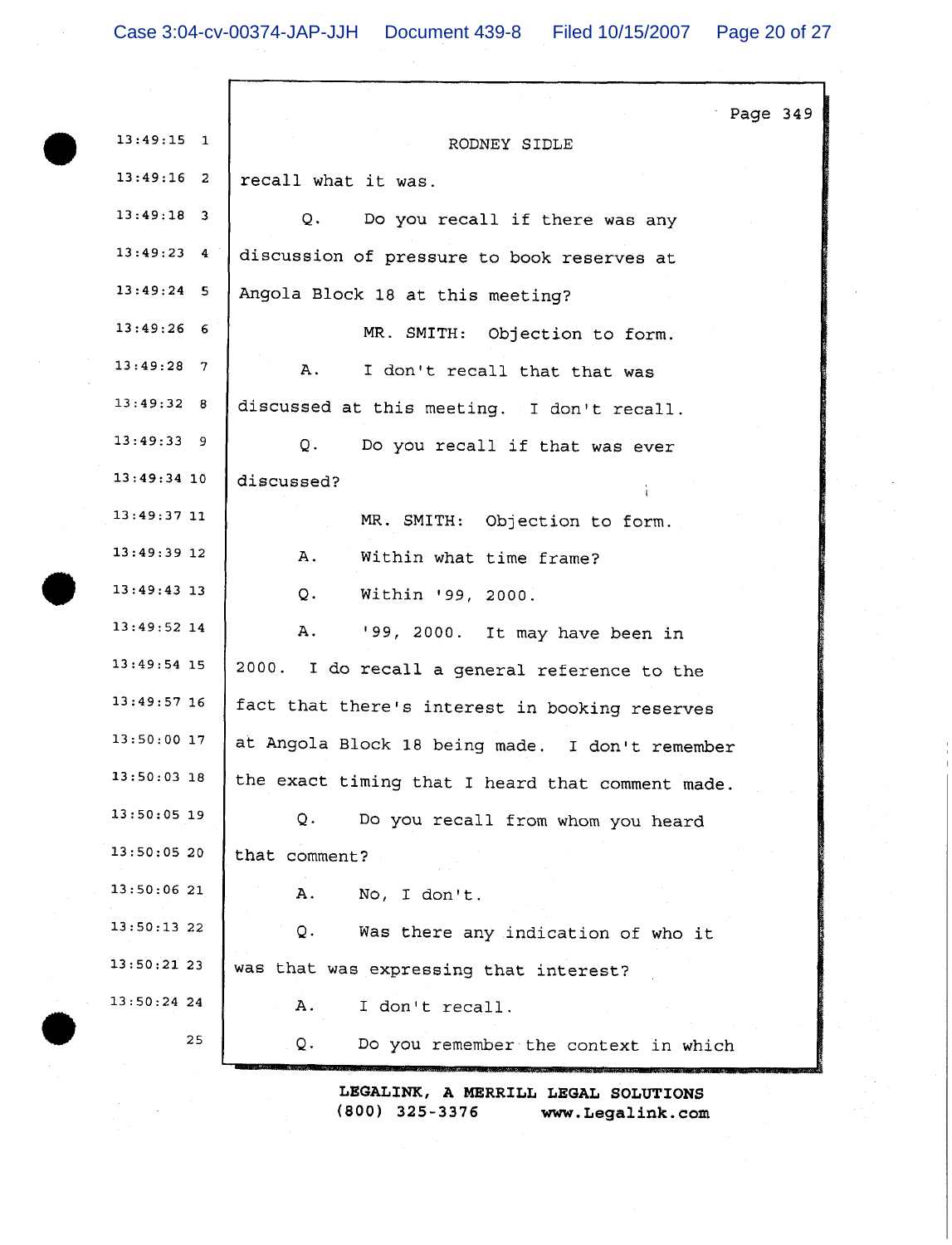r

| $13:50:33$ 1  | Page 350                                         |
|---------------|--------------------------------------------------|
|               | RODNEY SIDLE                                     |
| $13:50:38$ 2  | you heard that comment? Let me rephrase that.    |
| $13:50:41$ 3  | Do you recall if you heard that                  |
| $13:50:47$ 4  | comment in the context of attempting to find     |
| 13:50:50 5    | reserves at Angola Block 18 to be booked as      |
| $13:50:54$ 6  | proved?                                          |
| $13:50:56$ 7  | MR. SMITH: Objection to form.                    |
| 13:51:05 8    | A.<br>I don't recall exactly the context         |
| $13:51:05$ 9  | of the comment, because there were things said   |
| $13:51:05$ 10 | during the presentations, there were things said |
| $13:51:07$ 11 | at side conversations during breaks. I remember  |
| $13:51:12$ 12 | the comment being made, and I heard it. So I     |
| $13:51:13$ 13 | don't remember much more than that.              |
| $13:51:19$ 14 | Q.<br>Okay. Do you recall if the                 |
| $13:51:25$ 15 | technical work for Angola Block 18 was performed |
| $13:51:30$ 16 | by SDS?                                          |
| $13:51:36$ 17 | Α.<br>I know there was some SDS staff that       |
| $13:51:38$ 18 | contributed to it, because there were some that  |
| $13:51:41$ 19 | were present at this meeting. But again, which   |
| 13:51:4420    | Shell subsidiary Shell people worked for, for    |
| $13:51:46$ 21 | purposes of the meeting, I just wanted to see a  |
| 13:51:4822    | technical story. I didn't care what              |
| 13:51:5123    | organization they were with. I don't know        |
| $13:51:54$ 24 | exactly how much was SDS, or how much or how     |
| 25            | little.                                          |
|               |                                                  |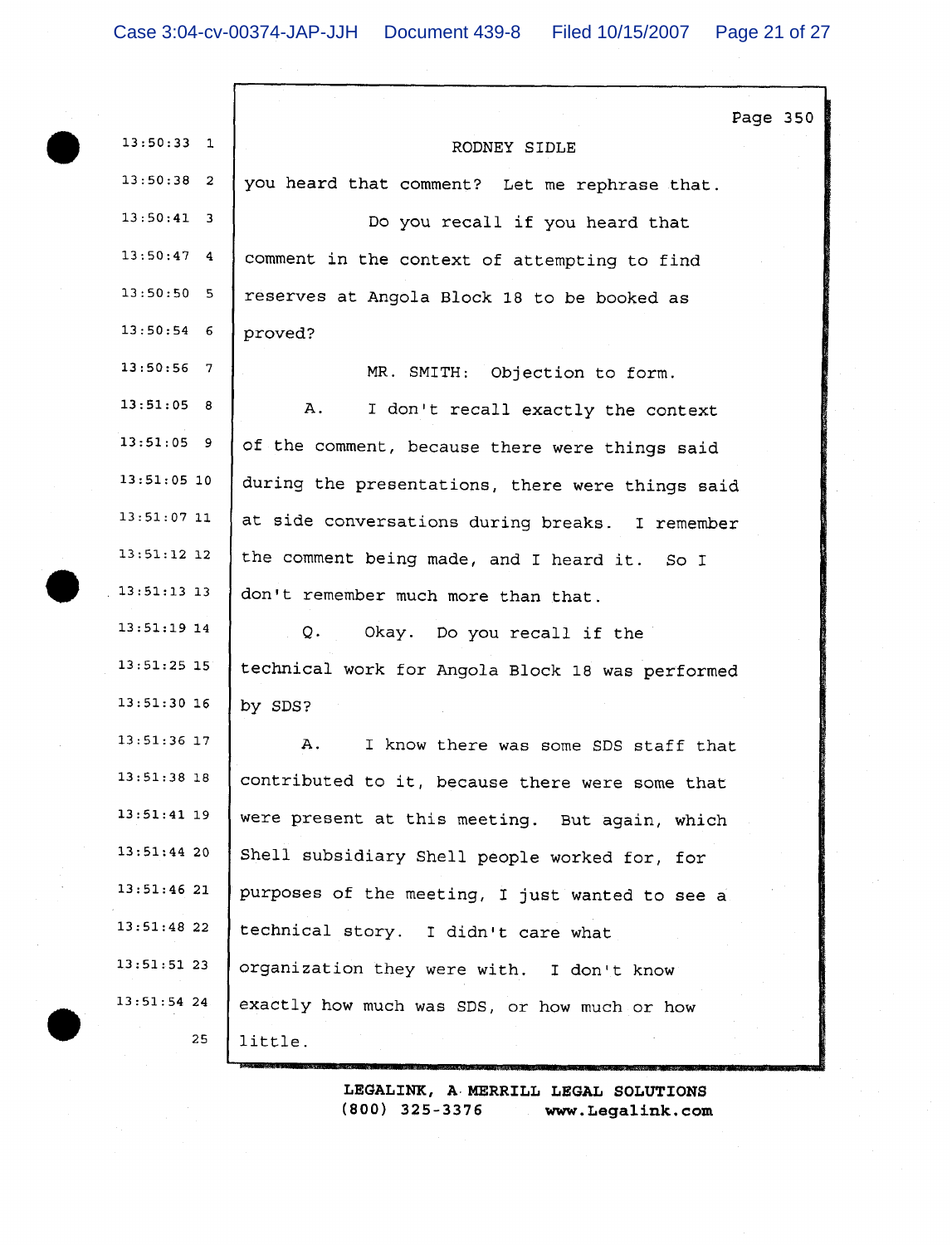r

|               |                                                  | Page 351 |  |
|---------------|--------------------------------------------------|----------|--|
| $13:51:55$ 1  | RODNEY SIDLE                                     |          |  |
| $13:51:58$ 2  | Was Angola Block 18 a deepwater<br>Q.            |          |  |
| $13:51:59$ 3  | project?                                         |          |  |
| $13:51:59$ 4  | Yes, it was.<br>Α.                               |          |  |
| $13:52:05$ 5  | Do you recall if in or about<br>Q.               |          |  |
| $13:52:09$ 6  | November of 2000 there were any Shell            |          |  |
| $13:52:14$ 7  | organizations besides SDS that had expertise in  |          |  |
| $13:52:16$ 8  | deepwater development?                           |          |  |
| $13:52:22$ 9  | There were a variety of Shell<br>Α.              |          |  |
| $13:52:25$ 10 | technology organizations that would have         |          |  |
| $13:52:30$ 11 | supported the technologies needed to be used to  |          |  |
| $13:52:41$ 12 | explore for, analyze, drill wells. Development   |          |  |
| $13:52:43$ 13 | is not just one thing. It's part of an entire    |          |  |
| $13:52:48$ 14 | process. So I don't remember specifically if     |          |  |
| $13:52:51$ 15 | there were technology organizations focused on   |          |  |
| $13:52:53$ 16 | development. I know there were other technology  |          |  |
| $13:52:55$ 17 | organizations that covered the broad spectrum of |          |  |
| 13:53:00 18   | technologies you would use to analyze a new      |          |  |
| $13:53:02$ 19 | discovery and determine what it might produce.   |          |  |
| $13:53:04$ 20 | Could you identify some of those<br>Q.           |          |  |
| 13:53:0521    | organizations for me, please?                    |          |  |
| 13:53:07 22   | Yeah. The technology organization<br>Α.          |          |  |
| $13:53:11$ 23 | like SEPTAR and its counterpart in Rijswijk had  |          |  |
| $13:53:14$ 24 | a variety of technical services that they        |          |  |
| 25            | provided around drilling optimization and        |          |  |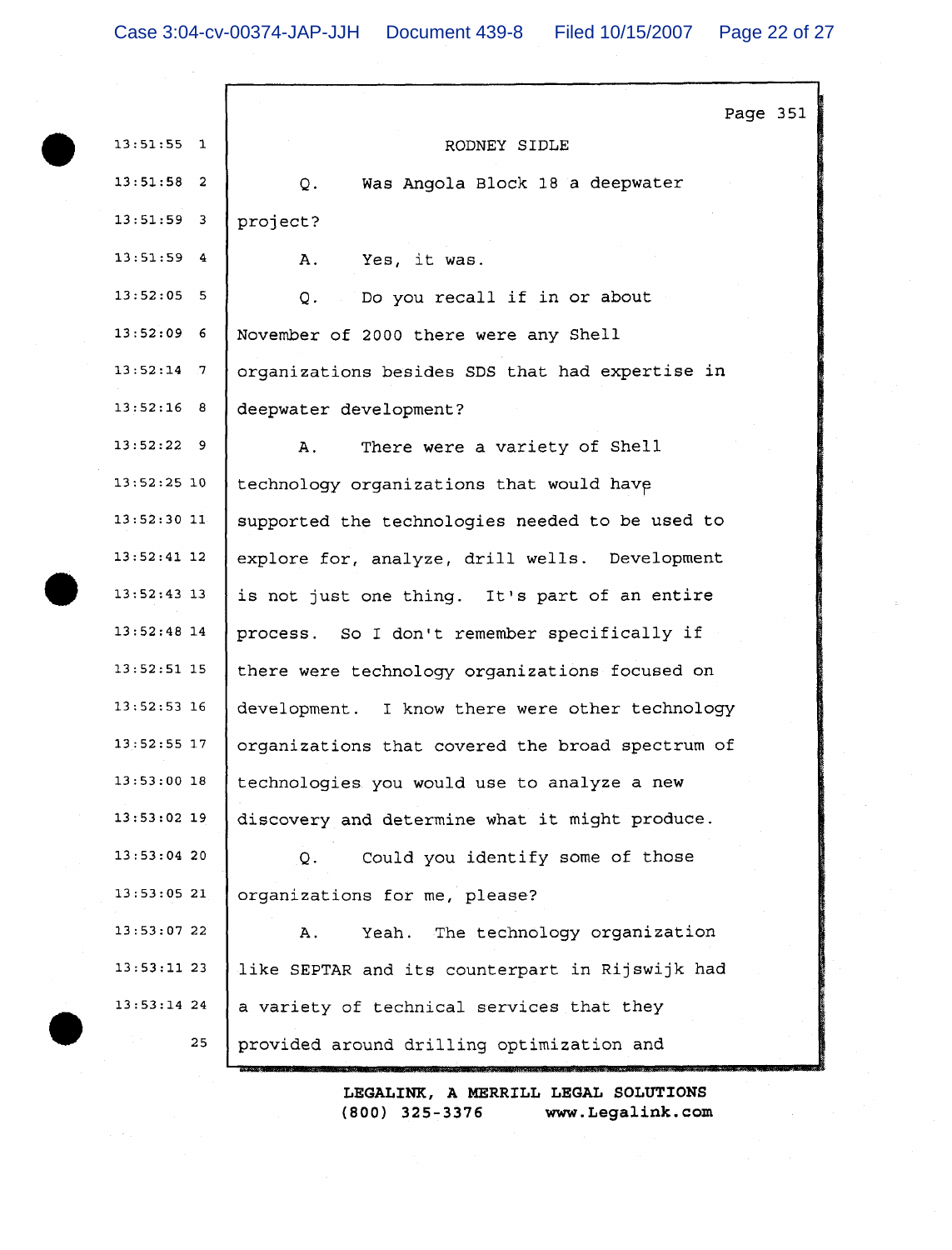|               | Page 352                                         |
|---------------|--------------------------------------------------|
| $13:53:17$ 1  | RODNEY SIDLE                                     |
| $13:53:20$ 2  | reservoir simulation used, and a variety of just |
| $13:53:24$ 3  | basic engineering and scientific tools and       |
| $13:53:27$ 4  | analyses, all of which formed the toolkit, if    |
| 13:53:30 5    | you will, that the people needing to appraise    |
| $13:53:34$ 6  | things like an Angola Block 18, or any other new |
| $13:53:35$ 7  | discovery, would use.                            |
| $13:53:38$ 8  | Would it then be -- withdrawn.<br>Q.             |
| $13:53:39$ 9  | You said that they provided the                  |
| $13:53:43$ 10 | toolkit. Would application of those tools to a   |
| $13:53:46$ 11 | specific project then fall to some organization, |
| $13:53:50$ 12 | besides SEPTAR, and its counterpart in Rijswijk? |
| $13:53:51$ 13 | Α.<br>Yes, it could. Yes.                        |
| $13:53:55$ 14 | Were you aware if the Shell<br>Q.                |
| $13:53:59$ 15 | organization in Angola had the technical         |
| $13:54:09$ 16 | expertise to develop or to create a development  |
| $13:54:14$ 17 | plan with respect to Angola Block 18?            |
| 13:54:17 18   | I had no idea what the Shell Angola<br>Α.        |
| $13:54:20$ 19 | team -- what its composition or its expertise    |
| 13:54:20 20   | was.                                             |
| 13:54:59 21   | Okay. Thank you.<br>Q.                           |
| 22            |                                                  |
| 23            | (Sidle Exhibit 19, packet of                     |
| 24            | documents, Bates number RJW01000797 through      |
| 25            | RJW01000801, was marked for identification.)     |
|               | LEGALINK, A MERRILL LEGAL SOLUTIONS              |

 $(800)$  325-3376 www.Legalink.com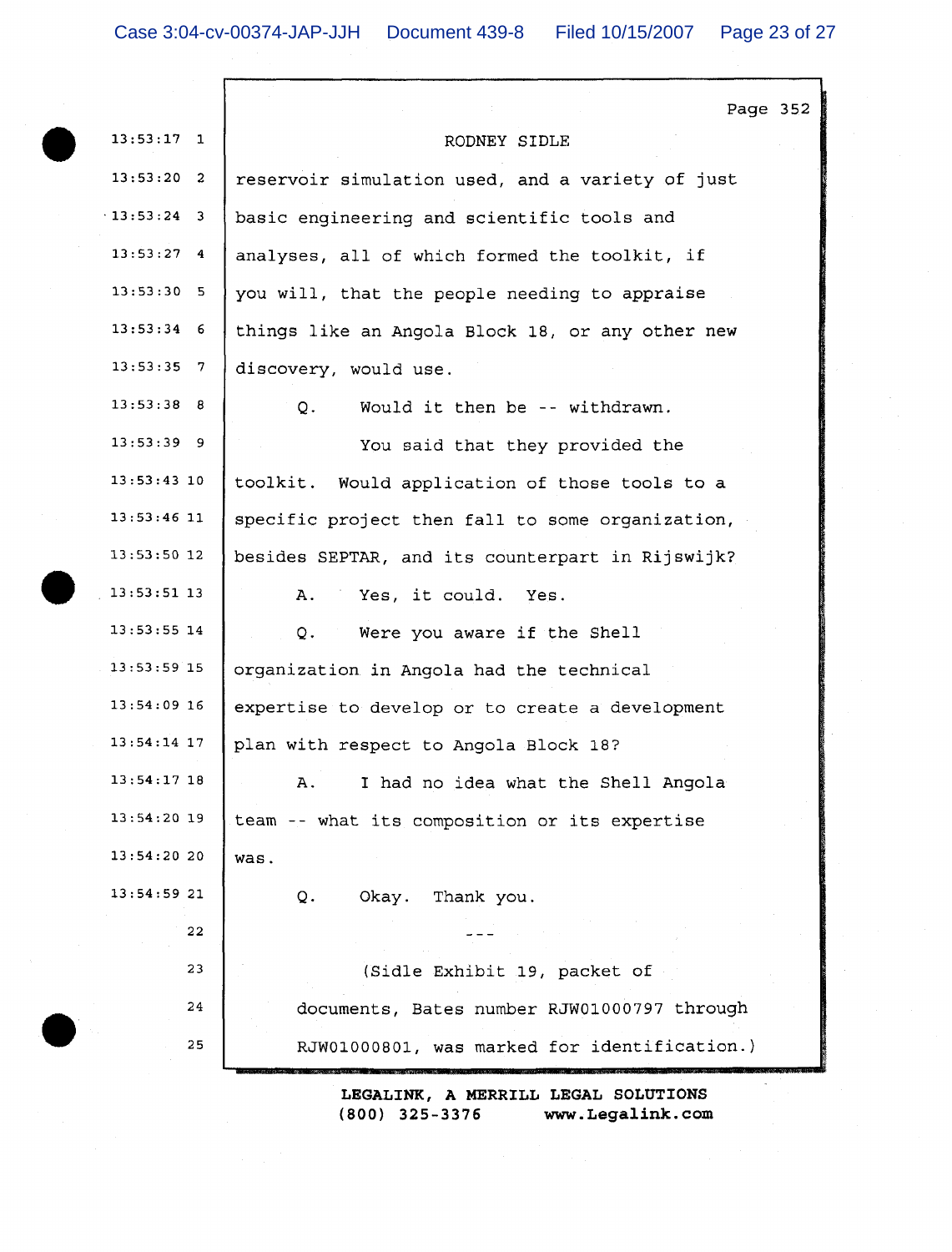|                 | Page 353                                       |
|-----------------|------------------------------------------------|
| 13:55:00<br>1   | RODNEY SIDLE                                   |
| 13:55:00<br>2   |                                                |
| 13:55:00<br>3   | BY MR. MacFALL:                                |
| 13:55:13<br>4   | Q.<br>Mr. Sidle, you've just been handed a     |
| 13:55:16<br>- 5 | document marked as Sidle Exhibit 19 for        |
| $13:55:19$ 6    | identification. I would ask you to take a look |
| 13:55:50<br>-7  | at it, sir, and tell me if you recognize it.   |
| 13:58:46 8      | (Witness reviewing document.)                  |
| $13:58:47$ 9    | A.<br>All right. I've looked at this           |
| 13:58:4810      | collection of documents.                       |
| $13:58:51$ 11   | Q.<br>Do you recognize these documents?        |
| $13:58:51$ 12   | I'm sorry?<br>Α.                               |
| 13:58:52 13     | Q.<br>Do you recognize them, sir?              |
| 13:58:54 14     | Some of them I do. Some of them<br>Α.          |
| 13:58:55 15     | I've never seen before.                        |
| 13:58:56 16     | Q.<br>Okay.                                    |
| 13:58:57 17     | Α.<br>It's a collection of things that are     |
| 13:59:01 18     | disassociated and have simply been collected   |
| 13:59:03 19     | from a variety of things related to Block 18.  |
| 13:59:05 20     | Turning to the first page, the<br>Q.           |
| 13:59:10 21     | handwritten notation. It says RD/S Angola.     |
| 13:59:10 22     | $Mm-hmm$ .<br>Α.                               |
| 13:59:11 23     | Do you know whose handwriting that<br>Q.       |
| 13:59:11 24     | is?                                            |
| 25              | Α.<br>No, I don't.                             |
|                 |                                                |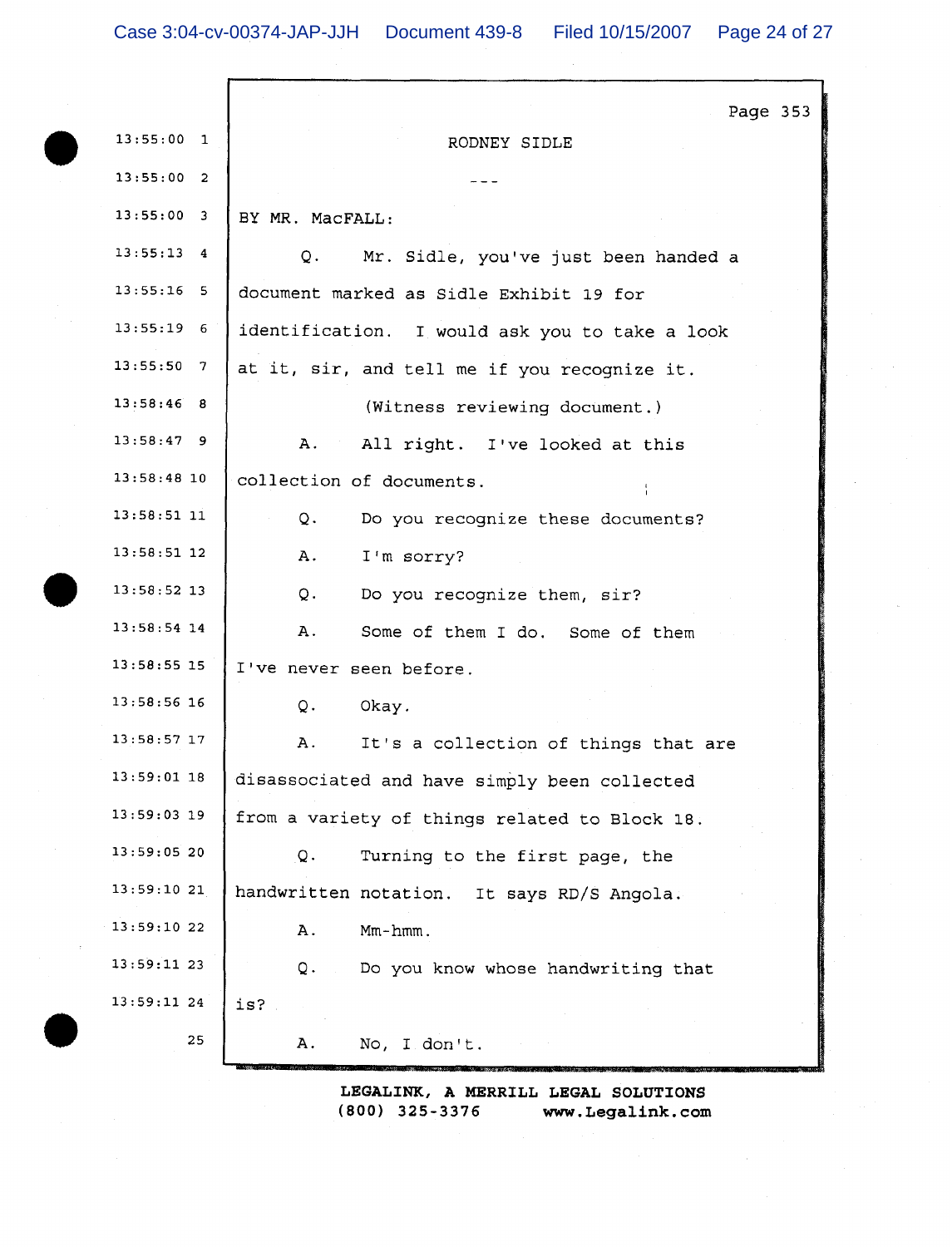|                    | Page 354                                         |
|--------------------|--------------------------------------------------|
| $13:59:13$ 1       | RODNEY SIDLE                                     |
| $13:59:16$ 2       | Q.<br>Do you know what RD/S refers to?           |
| $13:59:19$ 3       | Α.<br>I believe that stands for Royal            |
| $13:59:19$ 4       | Dutch/Shell.                                     |
| $13:59:21$ 5       | Q.<br>Turning to the second page of the          |
| 13:59:276          | document, there are two e-mails that appear on   |
| $13:59:32 \quad 7$ | that page. Do you recognize that e-mail string?  |
| $13:59:34$ 8       | Α.<br>Yes.<br>The ones where I've                |
| $13:59:36$ 9       | participated in the e-mails, I do recognize      |
| $13:59:36$ 10      | those.                                           |
| $13:59:38$ 11      | Q.<br>Okay. Why don't we focus our               |
| $13:59:40$ 12      | attention on those.                              |
| $13:59:42$ 13      | The first of the two e-mails                     |
| $13:59:43$ 14      | appearing on that page is from Mr. Barendregt to |
| $13:59:50$ 15      | you dated November 21, 2000. It says Subject:    |
| $13:59:58$ 16      | re:<br>Comments on Draft Report and Att3.        |
| $14:00:03$ 17      | Mr. Barendregt, in the first paragraph, thanks   |
| 14:00:06 18        | you for comments received so far.                |
| 14:00:11 19        | Let me ask you: Is the draft that                |
| 14:00:1820         | Mr. Barendregt is referring to the document that |
| 14:00:20 21        | begins following that next page, which is        |
| 14:00:24 22        | captioned Angola Block 18 - Initial Reserves     |
| 14:00:25 23        | Booking, 1/1/2001?                               |
| 14:00:2724         | Α.<br>I'm not entirely sure, because the         |
| 25                 | document there is dated the 17th of January,     |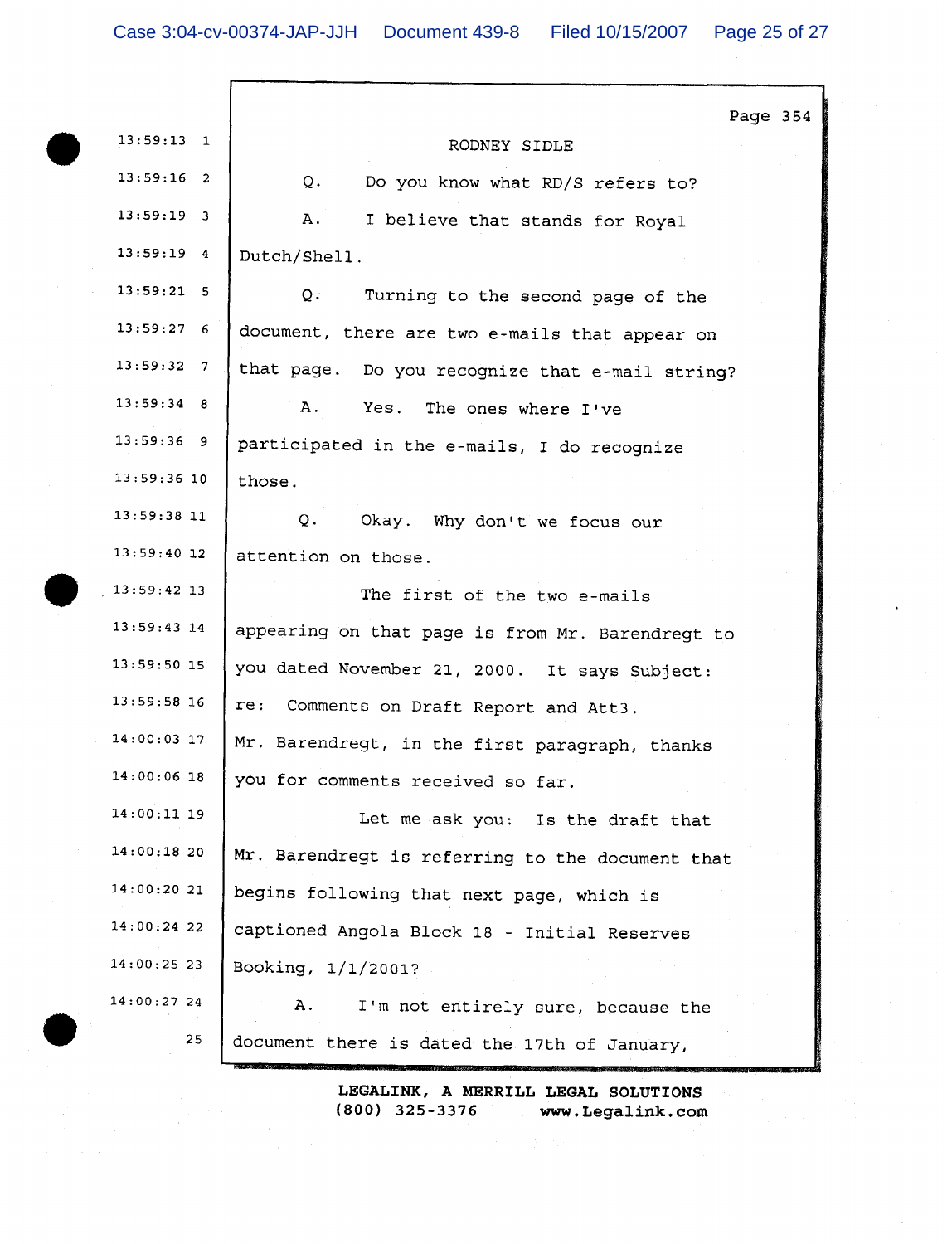Е

| $14:00:30$ 1<br>RODNEY SIDLE<br>$14:00:35$ 2<br>2001, and the note that was sent to me was on<br>$14:00:37$ 3<br>November 2000. So it's possible it could have<br>$14:00:41$ 4<br>been an earlier draft, or it may mean something<br>14:00:42 5<br>else. I just don't know.<br>$14:00:46$ 6<br>Q.<br>Do you recall if the document,<br>$14:00:49$ 7<br>whether this version or not, that appears in<br>14:00:53 8<br>this exhibit, that Mr. Barendregt is referencing<br>$14:00:59$ 9<br>was in fact some draft of the Angola Block 18<br>$14:01:04$ 10<br>initial reserves booking?<br>$14:01:12$ 11<br>Α.<br>Since the exchange of e-mails<br>$14:01:15$ 12<br>relates to Angola, I think it's likely that it<br>$14:01:17$ 13<br>did.<br>$14:01:19$ 14<br>Q.<br>Do you have a specific recollection<br>14:01:20 15<br>one way or the other?<br>$14:01:24$ 16<br>A.<br>I -- obviously I received these<br>14:01:27 17<br>documents. Exactly what was attached to them, I<br>14:01:27 18<br>don't remember.<br>14:01:32 19<br>Q.<br>Okay. Thank you.<br>14:01:34 20<br>Directing your attention to the<br>14:01:3721<br>second paragraph in that e-mail, Mr. Barendregt<br>$14:01:42$ 22<br>references a possible reserves review on Angola<br>14:01:47 23<br>in December in Houston.<br>14:01:51 24<br>Do you recall if such a review took<br>25<br>place? |  | Page 355 |  |
|--------------------------------------------------------------------------------------------------------------------------------------------------------------------------------------------------------------------------------------------------------------------------------------------------------------------------------------------------------------------------------------------------------------------------------------------------------------------------------------------------------------------------------------------------------------------------------------------------------------------------------------------------------------------------------------------------------------------------------------------------------------------------------------------------------------------------------------------------------------------------------------------------------------------------------------------------------------------------------------------------------------------------------------------------------------------------------------------------------------------------------------------------------------------------------------------------------------------------------------------------------------------------------------------------------------------------------------------------------------|--|----------|--|
|                                                                                                                                                                                                                                                                                                                                                                                                                                                                                                                                                                                                                                                                                                                                                                                                                                                                                                                                                                                                                                                                                                                                                                                                                                                                                                                                                              |  |          |  |
|                                                                                                                                                                                                                                                                                                                                                                                                                                                                                                                                                                                                                                                                                                                                                                                                                                                                                                                                                                                                                                                                                                                                                                                                                                                                                                                                                              |  |          |  |
|                                                                                                                                                                                                                                                                                                                                                                                                                                                                                                                                                                                                                                                                                                                                                                                                                                                                                                                                                                                                                                                                                                                                                                                                                                                                                                                                                              |  |          |  |
|                                                                                                                                                                                                                                                                                                                                                                                                                                                                                                                                                                                                                                                                                                                                                                                                                                                                                                                                                                                                                                                                                                                                                                                                                                                                                                                                                              |  |          |  |
|                                                                                                                                                                                                                                                                                                                                                                                                                                                                                                                                                                                                                                                                                                                                                                                                                                                                                                                                                                                                                                                                                                                                                                                                                                                                                                                                                              |  |          |  |
|                                                                                                                                                                                                                                                                                                                                                                                                                                                                                                                                                                                                                                                                                                                                                                                                                                                                                                                                                                                                                                                                                                                                                                                                                                                                                                                                                              |  |          |  |
|                                                                                                                                                                                                                                                                                                                                                                                                                                                                                                                                                                                                                                                                                                                                                                                                                                                                                                                                                                                                                                                                                                                                                                                                                                                                                                                                                              |  |          |  |
|                                                                                                                                                                                                                                                                                                                                                                                                                                                                                                                                                                                                                                                                                                                                                                                                                                                                                                                                                                                                                                                                                                                                                                                                                                                                                                                                                              |  |          |  |
|                                                                                                                                                                                                                                                                                                                                                                                                                                                                                                                                                                                                                                                                                                                                                                                                                                                                                                                                                                                                                                                                                                                                                                                                                                                                                                                                                              |  |          |  |
|                                                                                                                                                                                                                                                                                                                                                                                                                                                                                                                                                                                                                                                                                                                                                                                                                                                                                                                                                                                                                                                                                                                                                                                                                                                                                                                                                              |  |          |  |
|                                                                                                                                                                                                                                                                                                                                                                                                                                                                                                                                                                                                                                                                                                                                                                                                                                                                                                                                                                                                                                                                                                                                                                                                                                                                                                                                                              |  |          |  |
|                                                                                                                                                                                                                                                                                                                                                                                                                                                                                                                                                                                                                                                                                                                                                                                                                                                                                                                                                                                                                                                                                                                                                                                                                                                                                                                                                              |  |          |  |
|                                                                                                                                                                                                                                                                                                                                                                                                                                                                                                                                                                                                                                                                                                                                                                                                                                                                                                                                                                                                                                                                                                                                                                                                                                                                                                                                                              |  |          |  |
|                                                                                                                                                                                                                                                                                                                                                                                                                                                                                                                                                                                                                                                                                                                                                                                                                                                                                                                                                                                                                                                                                                                                                                                                                                                                                                                                                              |  |          |  |
|                                                                                                                                                                                                                                                                                                                                                                                                                                                                                                                                                                                                                                                                                                                                                                                                                                                                                                                                                                                                                                                                                                                                                                                                                                                                                                                                                              |  |          |  |
|                                                                                                                                                                                                                                                                                                                                                                                                                                                                                                                                                                                                                                                                                                                                                                                                                                                                                                                                                                                                                                                                                                                                                                                                                                                                                                                                                              |  |          |  |
|                                                                                                                                                                                                                                                                                                                                                                                                                                                                                                                                                                                                                                                                                                                                                                                                                                                                                                                                                                                                                                                                                                                                                                                                                                                                                                                                                              |  |          |  |
|                                                                                                                                                                                                                                                                                                                                                                                                                                                                                                                                                                                                                                                                                                                                                                                                                                                                                                                                                                                                                                                                                                                                                                                                                                                                                                                                                              |  |          |  |
|                                                                                                                                                                                                                                                                                                                                                                                                                                                                                                                                                                                                                                                                                                                                                                                                                                                                                                                                                                                                                                                                                                                                                                                                                                                                                                                                                              |  |          |  |
|                                                                                                                                                                                                                                                                                                                                                                                                                                                                                                                                                                                                                                                                                                                                                                                                                                                                                                                                                                                                                                                                                                                                                                                                                                                                                                                                                              |  |          |  |
|                                                                                                                                                                                                                                                                                                                                                                                                                                                                                                                                                                                                                                                                                                                                                                                                                                                                                                                                                                                                                                                                                                                                                                                                                                                                                                                                                              |  |          |  |
|                                                                                                                                                                                                                                                                                                                                                                                                                                                                                                                                                                                                                                                                                                                                                                                                                                                                                                                                                                                                                                                                                                                                                                                                                                                                                                                                                              |  |          |  |
|                                                                                                                                                                                                                                                                                                                                                                                                                                                                                                                                                                                                                                                                                                                                                                                                                                                                                                                                                                                                                                                                                                                                                                                                                                                                                                                                                              |  |          |  |
|                                                                                                                                                                                                                                                                                                                                                                                                                                                                                                                                                                                                                                                                                                                                                                                                                                                                                                                                                                                                                                                                                                                                                                                                                                                                                                                                                              |  |          |  |
|                                                                                                                                                                                                                                                                                                                                                                                                                                                                                                                                                                                                                                                                                                                                                                                                                                                                                                                                                                                                                                                                                                                                                                                                                                                                                                                                                              |  |          |  |